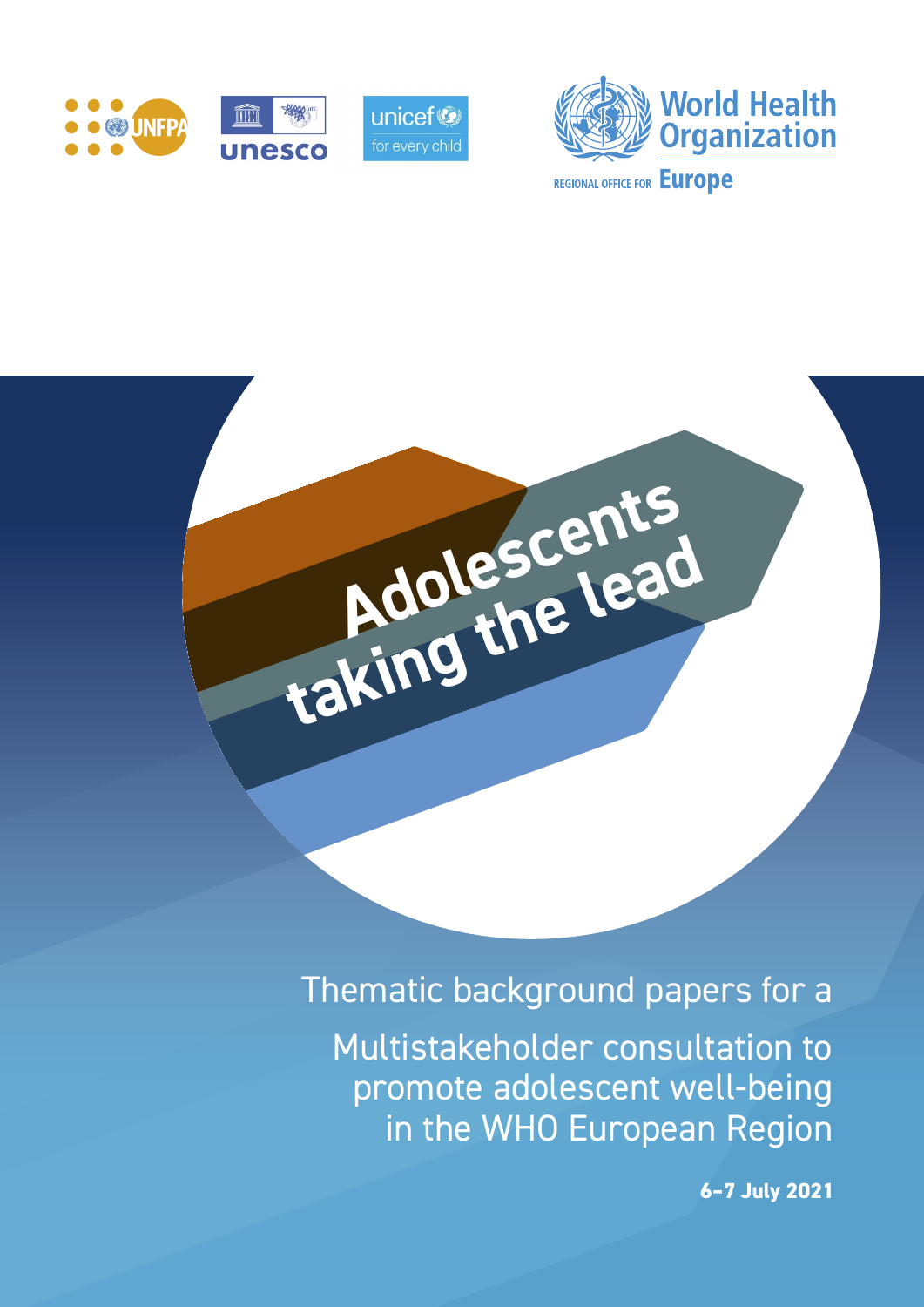

REGIONAL OFFICE FOR Europe

# **Adolescents taking the lead**

Thematic background papers for a

Multistakeholder consultation to promote adolescent well-being in the WHO European Region

**6–7 July 2021**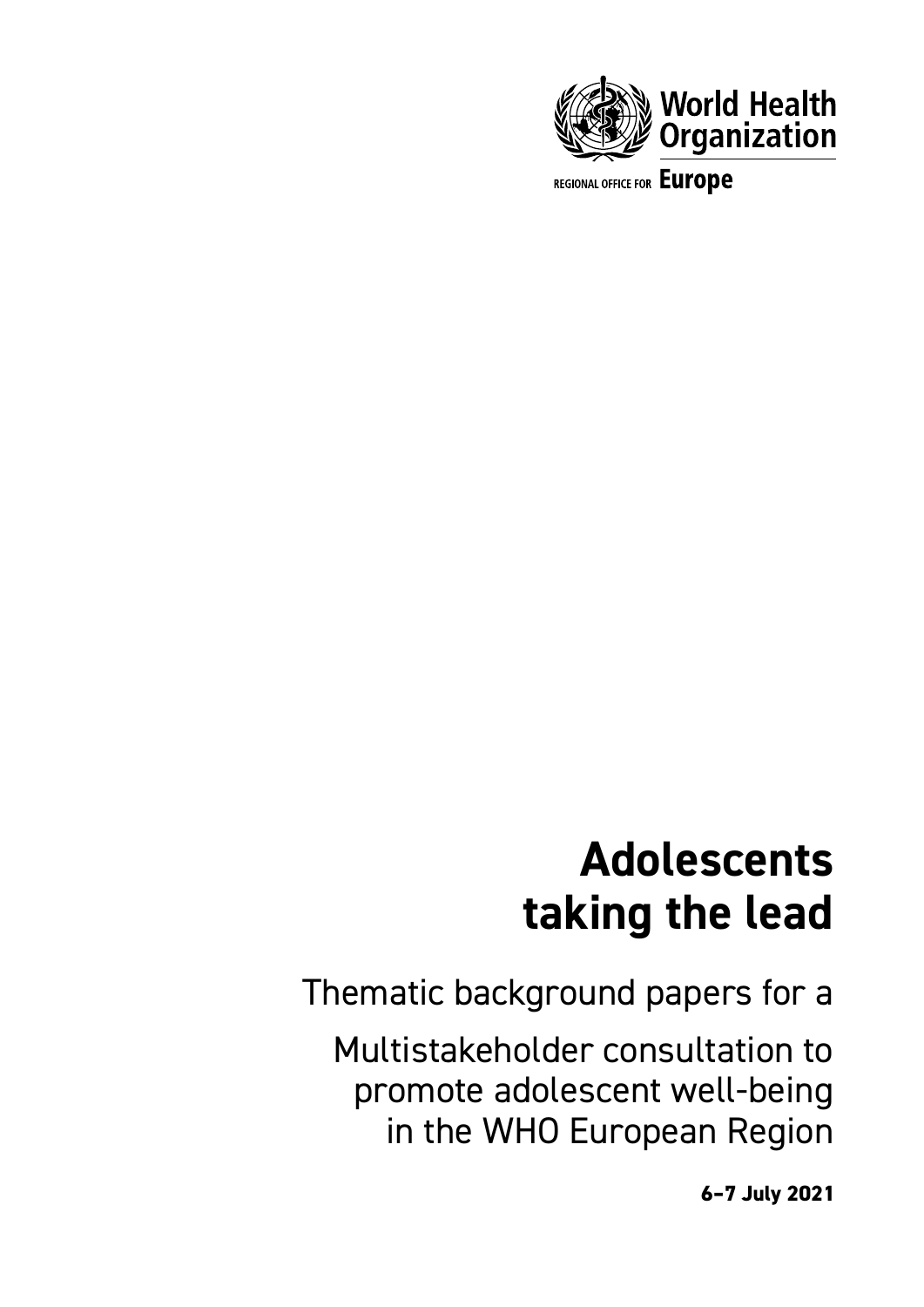#### **Abstract**

The WHO Regional Office for Europe conducted a regional consultation meeting on 6–7 July 2021 as part of the global initiative to strengthen prioritization of adolescent well-being. The core of the meeting was to review key issues as they relate to adolescent wellbeing in the WHO European Region, identify policy implications for countries and highlight technical and other resources needed to support countries in accelerating progress towards more equitable health and well-being in adolescence. Youth participation, which was a cornerstone for the event and the consultation, had been promoted from early in the consultation process through partnerships with youth networks and groups. Short background papers on the six chosen topics for the regional consultation were prepared as a concise aid for participants. These were shared with participants prior to the meeting and used to guide group discussions. This publication presents the six background papers.

#### **Keywords**

ADOLESCENTS WELL BEING DIGITALIZATION EDUCATION MENTAL HEALTH NUTRITION AND PHYSICAL ACTIVITY RELATIONSHIPS AND CONNECTEDNESS SEXUAL AND REPRODUCTIVE HEALTH

#### WHO/EURO:2021-3440-43199-60518

#### **© World Health Organization 2021**

Some rights reserved. This work is available under the Creative Commons Attribution-NonCommercial-ShareAlike 3.0 IGO licence (CC BY-NC-SA 3.0 IGO; https://creativecommons.org/licenses/by-nc-sa/3.0/igo).

Under the terms of this licence, you may copy, redistribute and adapt the work for noncommercial purposes, provided the work is appropriately cited, as indicated below. In any use of this work, there should be no suggestion that WHO endorses any specific organization, products or services. The use of the WHO logo is not permitted. If you adapt the work, then you must license your work under the same or equivalent Creative Commons licence. If you create a translation of this work, you should add the following disclaimer along with the suggested citation: "This translation was not created by the World Health Organization (WHO). WHO is not responsible for the content or accuracy of this translation. The original English edition shall be the binding and authentic edition: Adolescents taking the lead: thematic background papers for a multistakeholder consultation to promote adolescent well-being in the WHO European Region, 6–7 July 2021. Copenhagen: WHO Regional Office for Europe; 2021. Licence: CC BY-NC-SA 3.0 IGO.

Any mediation relating to disputes arising under the licence shall be conducted in accordance with the mediation rules of the World Intellectual Property Organization.

**Suggested citation.** Adolescents taking the lead: thematic background papers for a multistakeholder consultation to promote adolescent well-being in the WHO European Region, 6–7 July 2021. WHO Regional Office for Europe; 2021. Licence: CC BY-NC-SA 3.0 IGO.

**Cataloguing-in-Publication (CIP) data.** CIP data are available at<http://apps.who.int/iris>.

**Sales, rights and licensing**. To purchase WHO publications, see<http://apps.who.int/bookorders>. To submit requests for commercial use and queries on rights and licensing, see <http://www.who.int/about/licensing>.

**Third-party materials.** If you wish to reuse material from this work that is attributed to a third party, such as tables, figures or images, it is your responsibility to determine whether permission is needed for that reuse and to obtain permission from the copyright holder. The risk of claims resulting from infringement of any third-party-owned component in the work rests solely with the user.

**General disclaimers.** The designations employed and the presentation of the material in this publication do not imply the expression of any opinion whatsoever on the part of WHO concerning the legal status of any country, territory, city or area or of its authorities, or concerning the delimitation of its frontiers or boundaries. Dotted and dashed lines on maps represent approximate border lines for which there may not yet be full agreement. The mention of specific companies or of certain manufacturers' products does not imply that they are endorsed or recommended by WHO in preference to others of a similar nature that are not mentioned. Errors and omissions excepted, the names of proprietary products are distinguished by initial capital **letters** 

All reasonable precautions have been taken by WHO to verify the information contained in this publication. However, the published material is being distributed without warranty of any kind, either expressed or implied. The responsibility for the interpretation and use of the material lies with the reader. In no event shall WHO be liable for damages arising from its use.

This publication contains the collective views of the H6+ partnership and does not necessarily represent the decisions or the policies of WHO.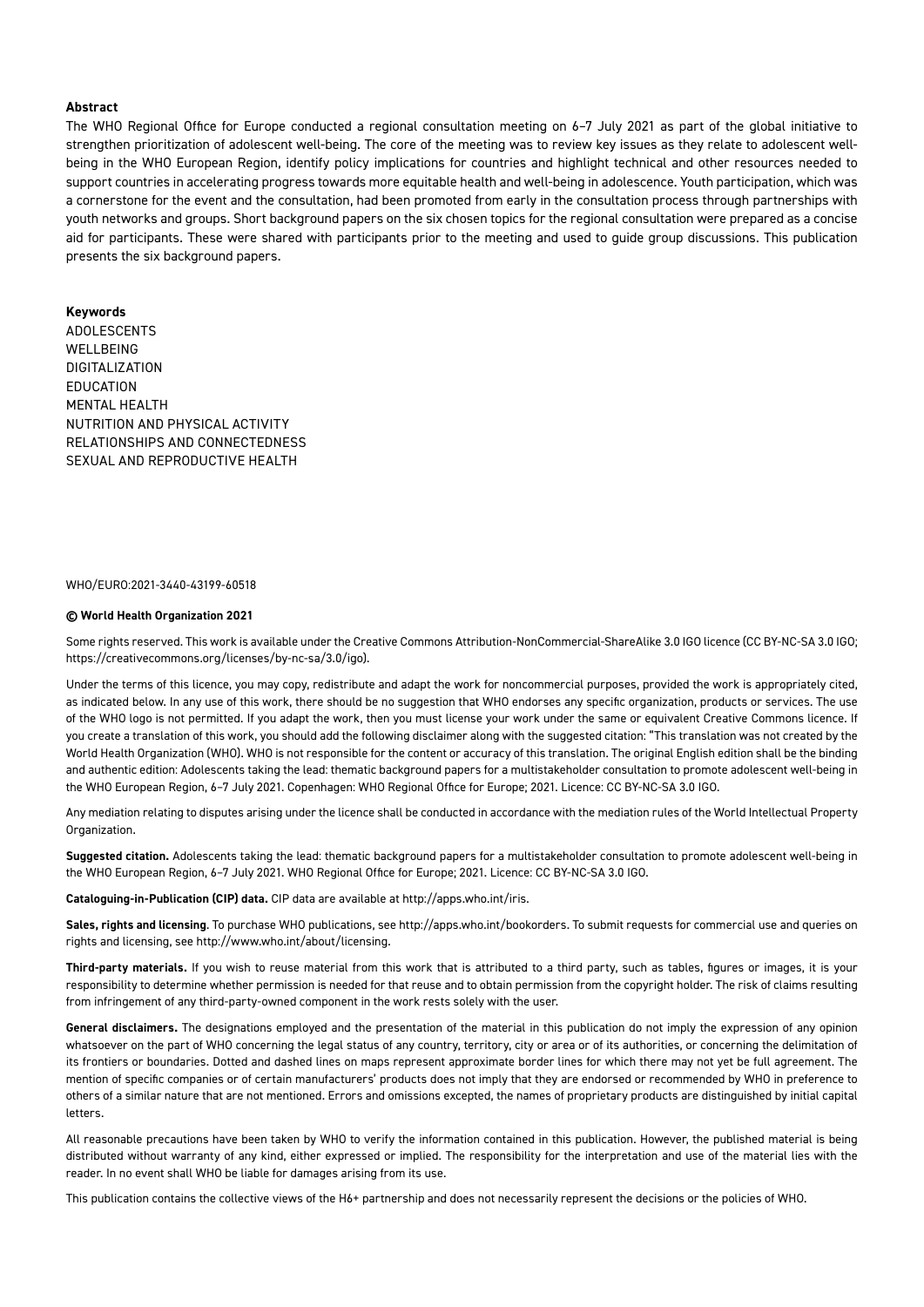# **CONTENTS**

| Acknowledgements                                                                   | iv              |
|------------------------------------------------------------------------------------|-----------------|
| <b>BACKGROUND</b>                                                                  |                 |
| DIGITALIZATION AND ITS IMPACT ON ADOLESCENT WELL-BEING                             | 2               |
| EDUCATION AND ITS IMPACT ON ADOLESCENT WELL-BEING                                  | 4               |
| MENTAL HEALTH AND ITS IMPACT ON ADOLESCENT WELL-BEING                              | 7               |
| NUTRITION AND PHYSICAL ACTIVITY AND ITS IMPACT ON<br>ADOLESCENT WELL-BEING         | 9               |
| CONNECTEDNESS AND RELATIONSHIPS AND ITS IMPACT ON<br>THE WELL-BEING OF ADOLESCENTS | 12 <sup>°</sup> |
| SEXUAL AND REPRODUCTIVE HEALTH AND ITS IMPACT ON<br>ADOLESCENT WELL-BEING          | 15              |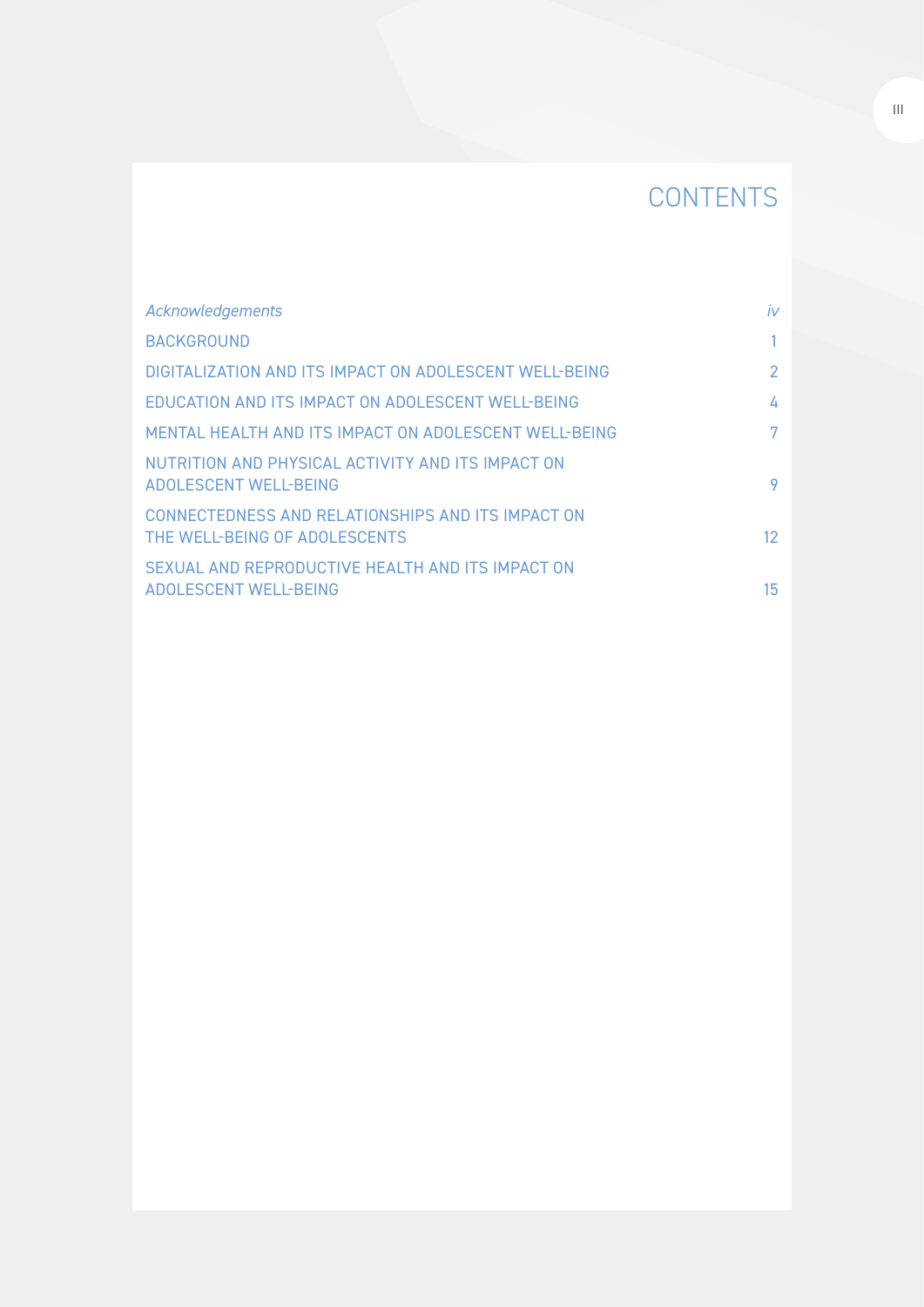# ACKNOWLEDGEMENTS

The consultation event was hosted by the WHO Regional Office for Europe with the Partnership for Maternal, Newborn & Child Health (PMNCH), United Nations Population Fund (UNFPA), United Nations Educational, Scientific and Cultural Organization (UNESCO) and United Nations Children's Emergency Fund (UNICEF).

This work is part of a global process led by WHO and the United Nations system of partners in health called the H6+,<sup>1</sup> specifically its Technical Working Group on Adolescent Health and Well-being, which aims to strengthen the prioritization of adolescent wellbeing in national policy-making.

<sup>1</sup> The H6+ partnership harnesses the collective strengths of the PMNCH, UNESCO, UNFPA, UNICEF, UN Women, WHO and the World Bank Group to advance the Every Woman Every Child Global Strategy and support country leadership and action for women's, children's and adolescents' health and well-being.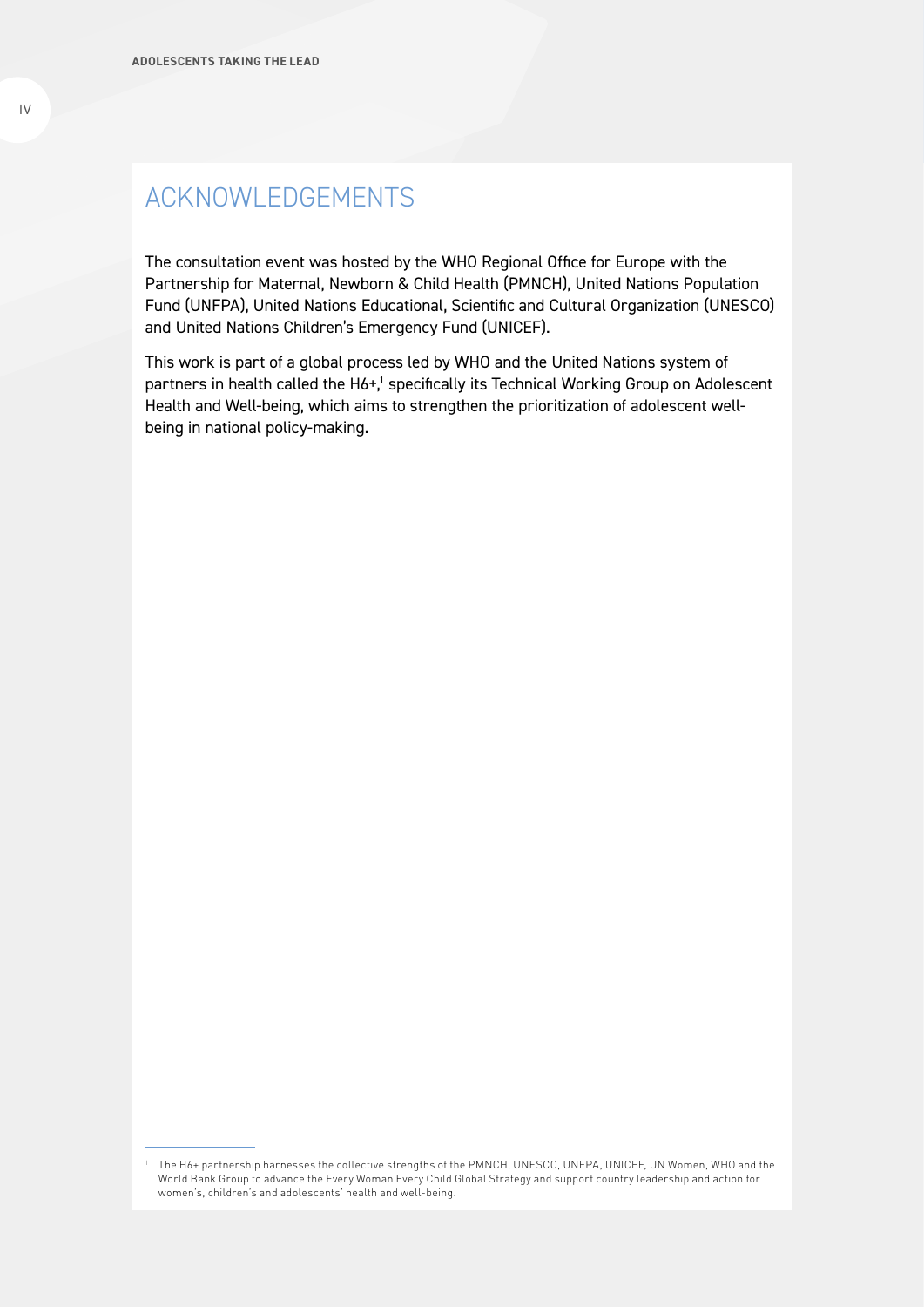1

# BACKGROUND

As part of the global initiative to strengthen prioritization of adolescent well-being, the WHO Regional Office for Europe conducted a regional consultation on the topic on 6–7 July 2021.

Many issues are relevant to adolescent well-being, as described in the Framework for Adolescent Well-being.<sup>2</sup> The organizers of the global process have developed fifteen global background papers which described some of the issues. These served also as reference materials for this consultation.<sup>3</sup> In addition, in previous work, the European Region has identified problematic areas to adolescent health and well-being.<sup>4</sup>

Youth participation, which was a corner stone for the event and the consultation, had been promoted from early in the consultation process through partnerships with youth networks and groups.

The core of the consultation was to review key issues as they relate to adolescent wellbeing in the WHO European Region, to identify policy implications for countries and highlight technical and other resources needed to support countries in accelerating progress towards more equitable health and well-being in adolescence.

To focus the discussions, a matching process between the regional and global areas of concerns was used to prioritize themes with higher relevance to the European Region. The partner agencies involved in developing the European regional consultation (WHO Europe, UNICEF and UNESCO) chose to concentrate on six areas for the review:

- $\bullet$  digitalization
- $\bullet$  education
- $\bullet$  mental health
- $\bullet$  nutrition and physical activity
- $\bullet$  relationship and connectedness
- $\bullet$  sexual and reproductive health

As a concise help to participants, who could not be expected to read the comprehensive global information materials in preparation, short background papers on the six chosen topics were prepared. They were shared with participants in the consultation prior to the meeting, and used to guide the group discussion.

This publication features the 6 background papers. We hope they will be useful for countries getting adolescents and youth involved in policy development and actions concerning themselves, their wellbeing and opportunities for a prosperous and active life. The outcomes of the consultation are summarized in the meeting report.

<sup>2</sup> Ross DA, Hinton R, Melles-Brewer M, Engel D, Zeck W, Fagan L, Herat J, Phaladi G, Imbago-Jácome D, Anyona P, Sanchez A, Damji N, Terki F, Baltag V, Patton G, Silverman A, Fogstad H, Banerjee A, Mohan A. Adolescent Well-Being: A Definition and Conceptual Framework. J Adolesc Health. 2020 Oct;67(4):472-476. doi: 10.1016/j.jadohealth.2020.06.042. Epub 2020 Aug 13. PMID: 32800426; PMCID: PMC7423586.

<sup>3</sup> WHO HQ 15 papers on adolescent well-being https://www.adolescents2030.org/adolescent-well-being

<sup>4</sup> European region problem statements on adolescent health https://www.euro.who.int/en/health-topics/Life-stages/child-andadolescent-health/publications/who-support-materials-for-rc69-technical-briefing-on-child-and-adolescents-health-in-thewho-european-region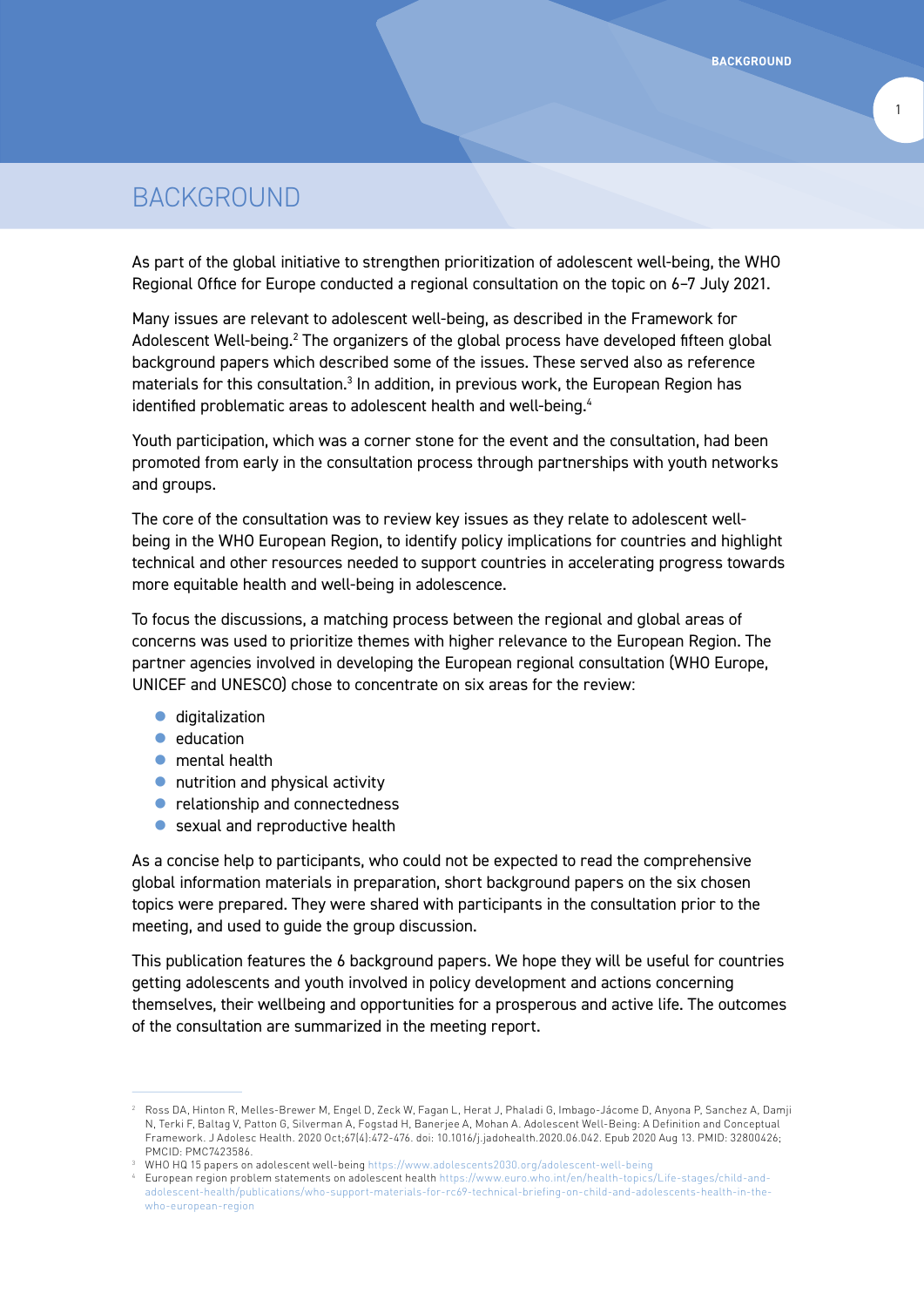# DIGITALIZATION AND ITS IMPACT ON ADOLESCENT WELL-BEING

# **INTRODUCTION**

This session will examine the opportunities and risks to which children and adolescents are exposed in online and digital environments and explore measures to help protect them from potentially harmful health effects and enable safety and confidence in their use. It will offer perspectives, including those of young people from the WHO European Region, on how governments can tackle the digital divide and ensure that adolescents and their guardians can develop the right skills to allow them to better navigate and manage risks within digital environments.

# **KEY FINDINGS**

#### **Digital natives**

- $\bullet$  Adolescents today are growing up in an increasingly digital world. They spend more time online than earlier generations, at younger ages, and with more devices.
	- $\circ$  Thirty-five per cent of adolescents use electronic media to communicate with others almost all the time throughout the day (intensive use).
	- $\circ$  Boys are more likely than girls to report a preference for online communication.
- Digital technologies have become an integral part of their lives, from play, to learning in school, to communication with friends and family.
- As digital natives, young people utilize a variety of digital tools, including websites, social media platforms, mobile phone applications and wearable devices, to find and access information, monitor their health and activity levels, establish communities of support and create content.

### **Opportunities**

- Digital tools and the data they generate offer huge potential for increasing the coverage and quality of care for adolescents and providing them with information to manage their own health.
	- $\circ$  Most of these innovations, however, do not specifically consider the unique needs of children and adolescents as part of their design and implementation. This can lead to exposure to harmful behaviours and/or false and misleading information and result in missed opportunities for improving their health and well-being.
- $\bullet$  Children also strengthen existing relationships, form new friendships and receive social support online.

# **Inequality**

- Adolescents' experiences of the digital world differ according to a range of intersecting factors, including gender, sexual orientation, disability, education level, physical location and socioeconomic status.
	- $\circ$  Vulnerable population groups are often the least likely or least able to access health services via digital solutions due to limited access to infrastructure and the high cost of connectivity and devices.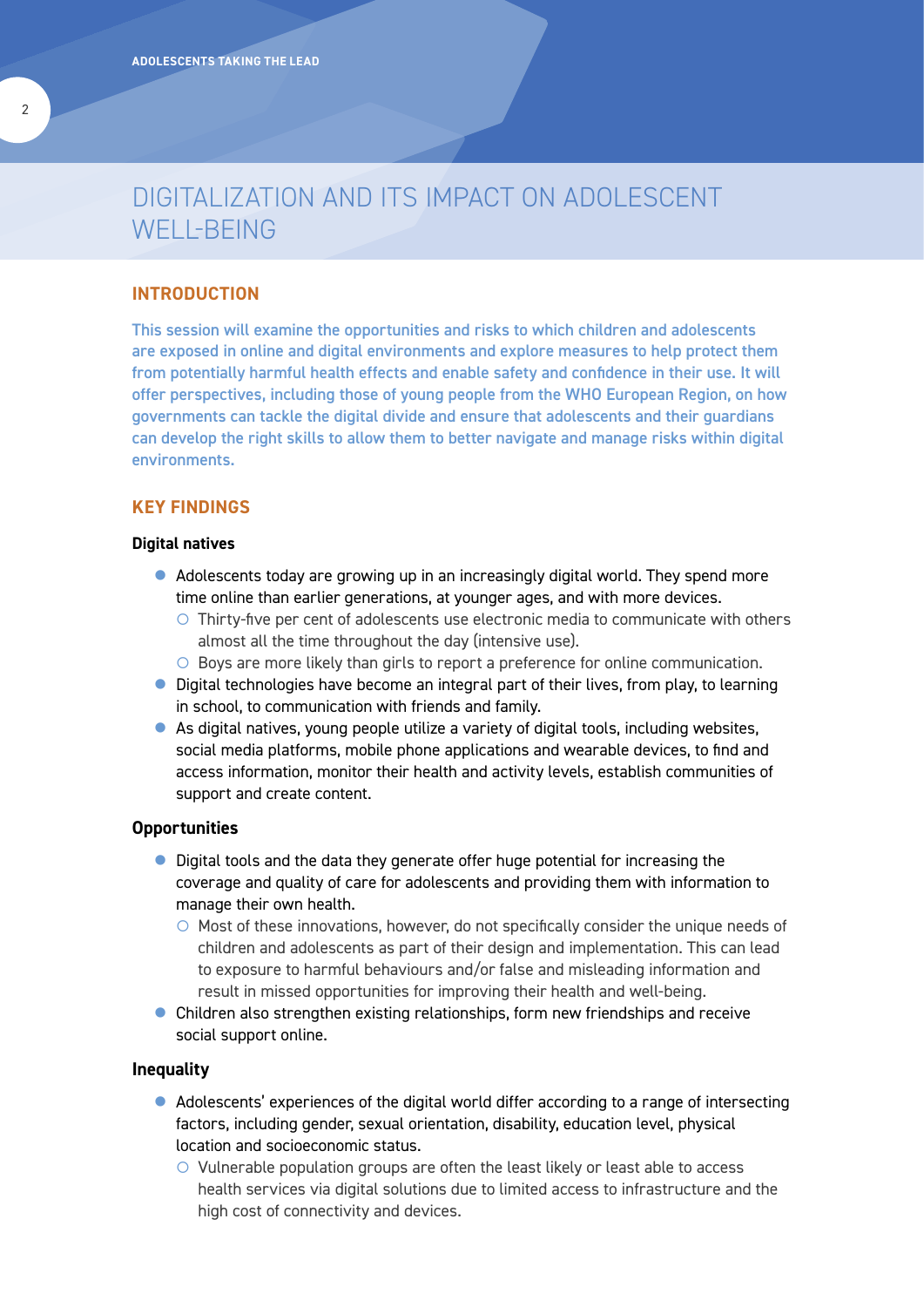**•** The COVID-19 pandemic has shown that not all adolescents benefit from digital technologies equally.

# **Risks**

- $\bullet$  The breadth of the digital environment can make young people vulnerable to certain risks, exposing them to harmful content, misinformation and potential abuse.
	- $\circ$  Adolescents are especially susceptible to being misled by social media influencers or through approaches such as microtargeting, as they may not recognize the implicit commercial nature of certain content.
	- $\circ$  The compelling design of online games and social media platforms attracts children to spend hours in front of their screens.
	- $\circ$  One in 10 adolescents reports intensive online communication with people they got to know through the Internet and did not know before.
	- $\circ$  Children and adolescents are particularly susceptible to online marketing of foods high in sugar, salt and fat.
- The International Classification of Diseases (ICD-11) has recognized addiction to gaming as a medical illness, and it has been suggested that excessive Internet use may encourage addictive behavior.
	- $\circ$  The association between the intensity of social media use and well-being seems complex and is contingent on several factors. Research shows consistently that problematic social media use threatens adolescents' well-being.
	- { Seven per cent of adolescents report problematic social media use.
	- $\circ$  Studies have found that excessive time spent online can also be damaging to the mental health and well-being of children.

# **Path forward**

- Without coordinated efforts, digital technologies may continue to accelerate existing inequalities in health outcomes, causing some children to be left behind. This could be a priority area for the European Region.
	- $\circ$  The importance of strong governance and regulation of digital and online environments and data protection becomes even more pertinent to adequately protect children and adolescents.
	- $\circ$  Digital literacy would help equip young people to navigate these digital environments safely.
	- $\circ$  National, regional and global policies that safeguard children's rights are needed to ensure that children and adolescents are adequately protected in digital environments and that their rights are not undermined in serving commercial interests.
- $\bullet$  As more children and adolescents come online and the influence of the digital world becomes even more pervasive, it is important to enable their capacity to mitigate risks while encouraging them to benefit from the opportunities provided through use of digital environments.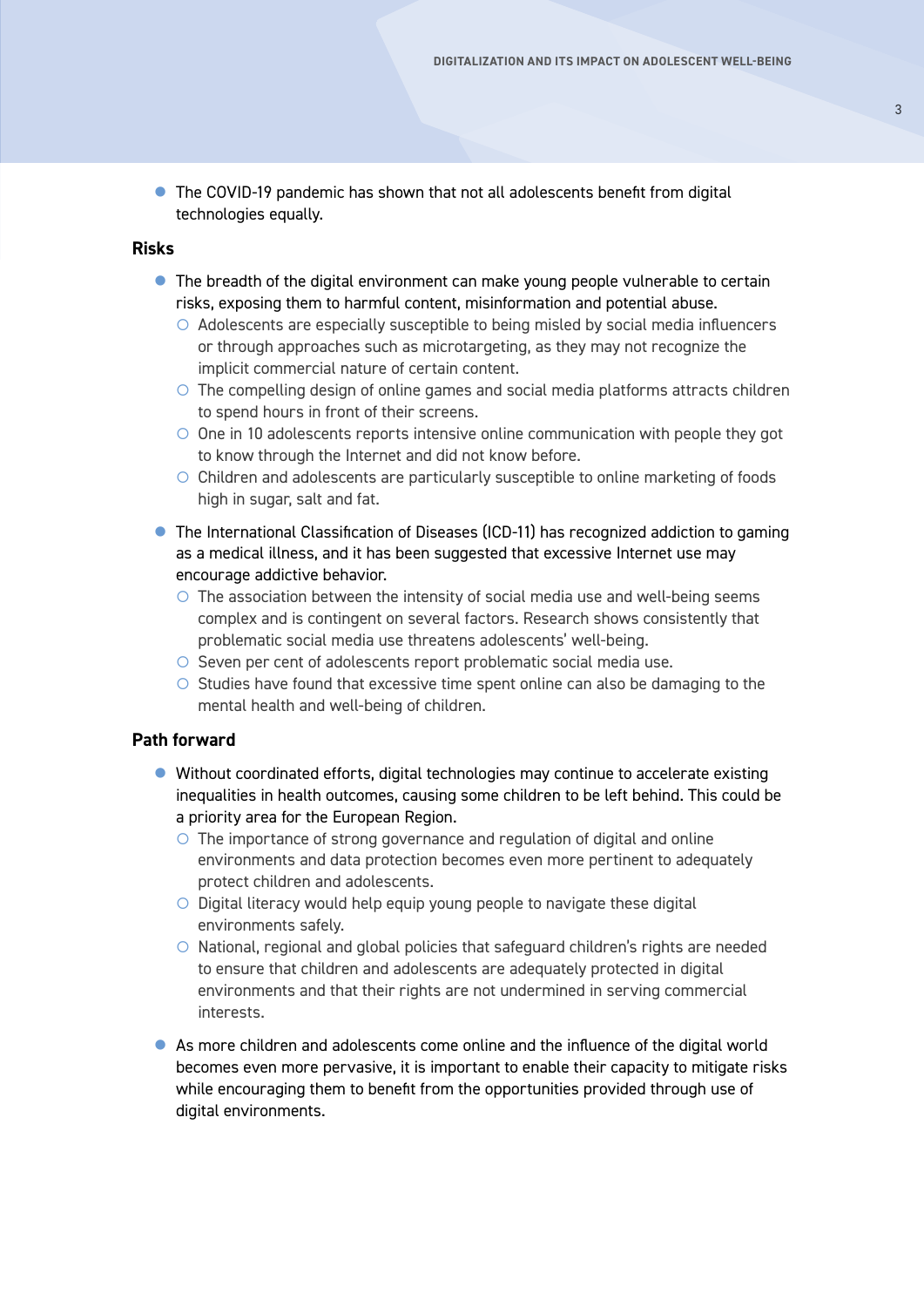# EDUCATION AND ITS IMPACT ON ADOLESCENT WELL-BEING

# **BACKGROUND INFORMATION**

Education contributes to cognitive, emotional and social well-being and provides competences for healthy living and productive employment.

A good-quality education is the foundation of health and well-being. For people to lead healthy and productive lives, they need knowledge, skills and agency to make healthier choices and prevent sickness.

Education is associated with greater cognitive capacity, greater individual agency, longer and productive adult lives and more gainful and meaningful employment.

Receiving quality education and possessing relevant skills are essential assets for adolescents' current and future well-being.

# **Educational disruption and learning losses**

- Education is one of the greatest common goods, the value of which has become more obvious during the educational disruption caused by the COVID-19 pandemic. School closures have affected learners' educational attainments, socioemotional development and well-being, as well as their social life, relationships, future life trajectories and employment.
- Towards the end of 2020/2021 academic year, full and partial school closure affected 26 million primary and secondary school students (20% of the total number of students) in Europe and central Asia. These students were not attending school at all on average from 4–12 weeks. The longer students miss school, the higher is the likelihood of dropping out.

# **Access to education**

- $\bullet$  Over 4.2 million children of primary to upper-secondary age are out of school. Those with disabilities, from ethnic minority groups, refugees and migrants are far more likely than others to be out of classroom. In some contexts, early marriages and early unintended pregnancies put an end to schooling for girls.
- **•** Discrimination, violence and bullying faced by adolescents with non-traditional sexual orientation, gender identity and gender expression is yet another barrier to school access.

# **Safety at school**

- About 25% of school students in Europe encounter bullying, physical fighting or attacks. This poses serious risks to their overall health and well-being and decreases their academic performance.
- **•** Generic anti-bullying policies do not always lessen bullying towards lesbian, gay, bisexual, transgender, queer or intersex (LGBTQI) students.
- $\bullet$  About two in 10 students globally (including those in Europe and central Asia) feel like outsiders at school (Fig.1).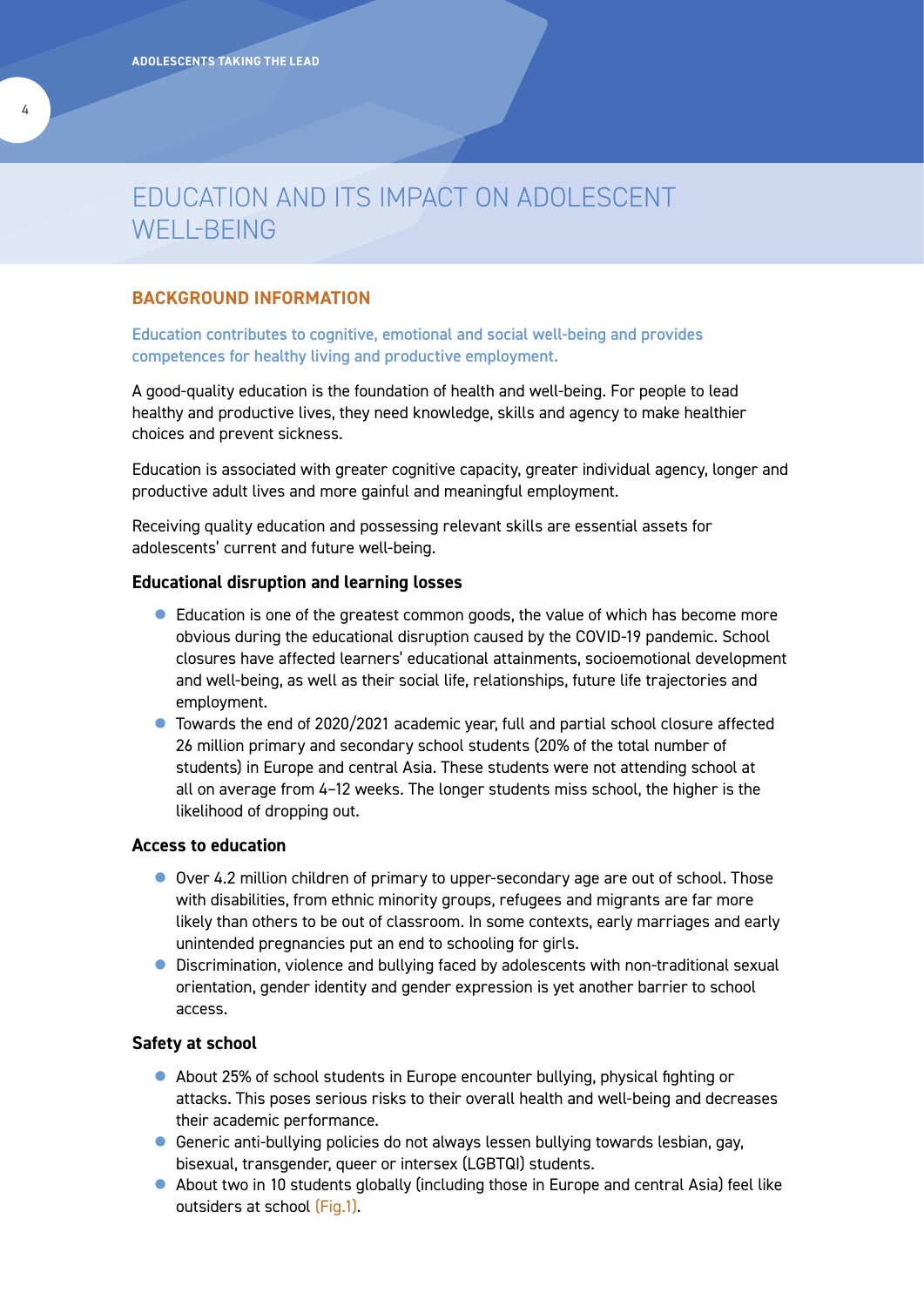

About 2 in 10 students feel like outsiders at school Percentage of students who agree or strongly agree that they feel like outsiders or left out at school, selected countries, 2018  $\overline{40}$  $35$  $30$  $\overline{25}$  $\overline{20}$ 15  $\overline{10}$ ķ, Philippines<br>A. Emirates Denmark Norway Italy Gremany<br>Switzerland Latvia Ukraine Hungary Uruguay Chile Colombia Singapore Turkey Slovakia<br>**Ig.** China Qatar Netherlands Rep. of Korea Albania Belarus Spain Japan Portugal Belgium Rep. Moldova Croatia Finland Austria **Estonia** Switzerland Romania Georgia Luxembourg Indonesia Sweden Geece Iceleand<br>Intenegro<br>Interzog<br>Slovenia<br>Malaysia<br>Mexico<br>Poland<br>Serbia<br>Serbia Montenegro Bosnia/Herzog Costa Rica Kazakhstan Saudia Arabia Macao, China Czechia Cyprus Lithuania United Kingdom Russia Fed. New Zealand Philippines U. A. Emirates Thailand Argentina Viet Nam Brazil Hong Kong, China Morocco Panama France Malta United States Bulgaria Jordan Dominican Rep. Brunei Daruss Peru Canada **Jnited** Dominica<br>Brunei I

*Source*: OECD (2019b).

### **Content and relevance of education**

- **In 2018, an average of 40% of learners in European Union and Organisation for** Economic Co-operation and Development countries did not fully develop basic skills in reading and mathematics by the age of 15. The rate was even less in lower-middle and low-income countries in Europe (Fig. 2).
- **In many cases, the content of learning is outdated, poorly aligned with the rapidly** evolving needs of the labour market, and overlooks the development of health literacy, social, emotional and other skills that young people themselves find important for their current and future life.
- School curricula in some countries are characterized by stereotypes in representation of ethnicity, gender, sexual orientation and religion.
- Too often, schools are not prepared to deliver comprehensive sexuality and life-skills education and students do not learn what they need to know to successfully and safely manage the transition to adulthood.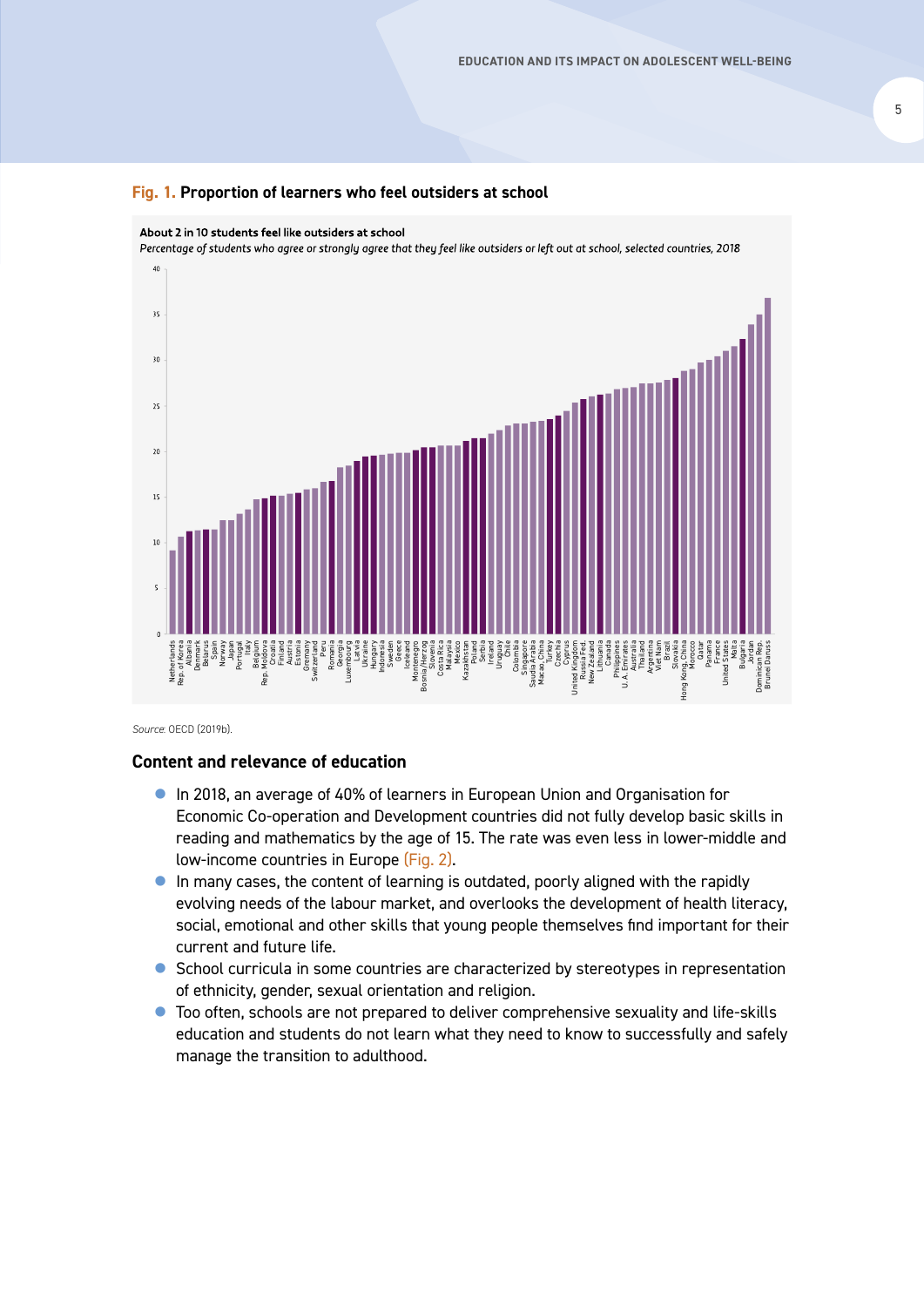

**Fig. 2 Proportion of learners at the end of lower secondary education reaching minimum proficiency in mathematics**

# **Policies and practices that can facilitate improvements**

These include:

- $\bullet$  recovering educational losses through special programmes and ensuring continuity of education (keeping schools open as long as possible and providing all learners with access to remote education at times of school closure);
- $\bullet$  improving the quality of education by delivering relevant subject knowledge and skills that help adolescents become lifelong learners, develop positive relationships, make healthier choices and decisions that affect their lives, find productive work and actively engage in their communities;
- $\bullet$  expanding non-formal education opportunities (including in digital space) for adolescents for social and emotional learning, agency and resilience building, and career orientation;
- $\bullet$  providing a safe, protective and inclusive learning environment free from violence, bullying, stigma and discrimination;
- considering student perspectives in all policy and practice development, implementation and assessment; and
- $\bullet$  ensuring that the most vulnerable and marginalized children and adolescents benefit from good-quality and inclusive education and all young people are supported to find meaningful employment.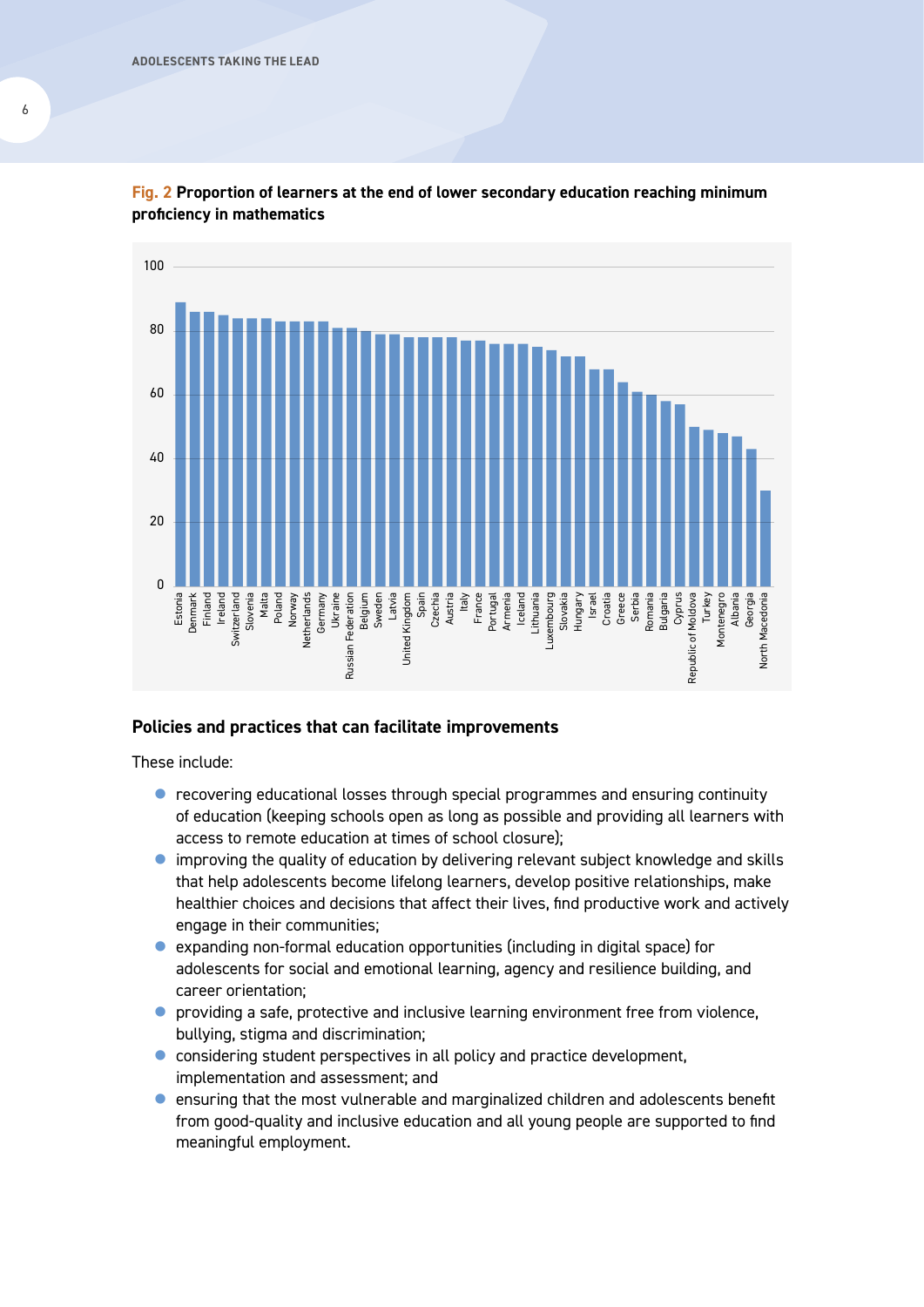# MENTAL HEALTH AND ITS IMPACT ON ADOLESCENT WELL-BEING

# **BACKGROUND INFORMATION**

# **Adolescent mental and behavioural health problems are increasing.**

- Adolescence is a critical period of formative growth that affects well-being across the life-course.
- **Half** of all mental health problems in adulthood have their onset during or before adolescence.
- Suicide is the first leading cause of death among adolescents in low and middle-income countries, and second leading cause in high-income countries in the WHO European Region."
- $\bullet$  There was little change in the subjective well-being of adolescents in the WHO European Region between 2014 and 2018 (Fig.3).

# **Fig. 3. Proportion of European adolescents experiencing two or more psychological or somatic health complaints at least weekly, 2014–2018 (by age and sex)** 60%



*Source*: Health Behaviour in School-aged Children (HBSC) study data.

- Age, sex and socioeconomic status remain strong determinants of mental well-being, with older adolescents, girls and those in lower-income households experiencing worse outcomes.
- Reporting on the proportion of adolescents treated or prescribed medicines for common mental health conditions is highly variable across the Region, with missing or questionable quality of data being an issue.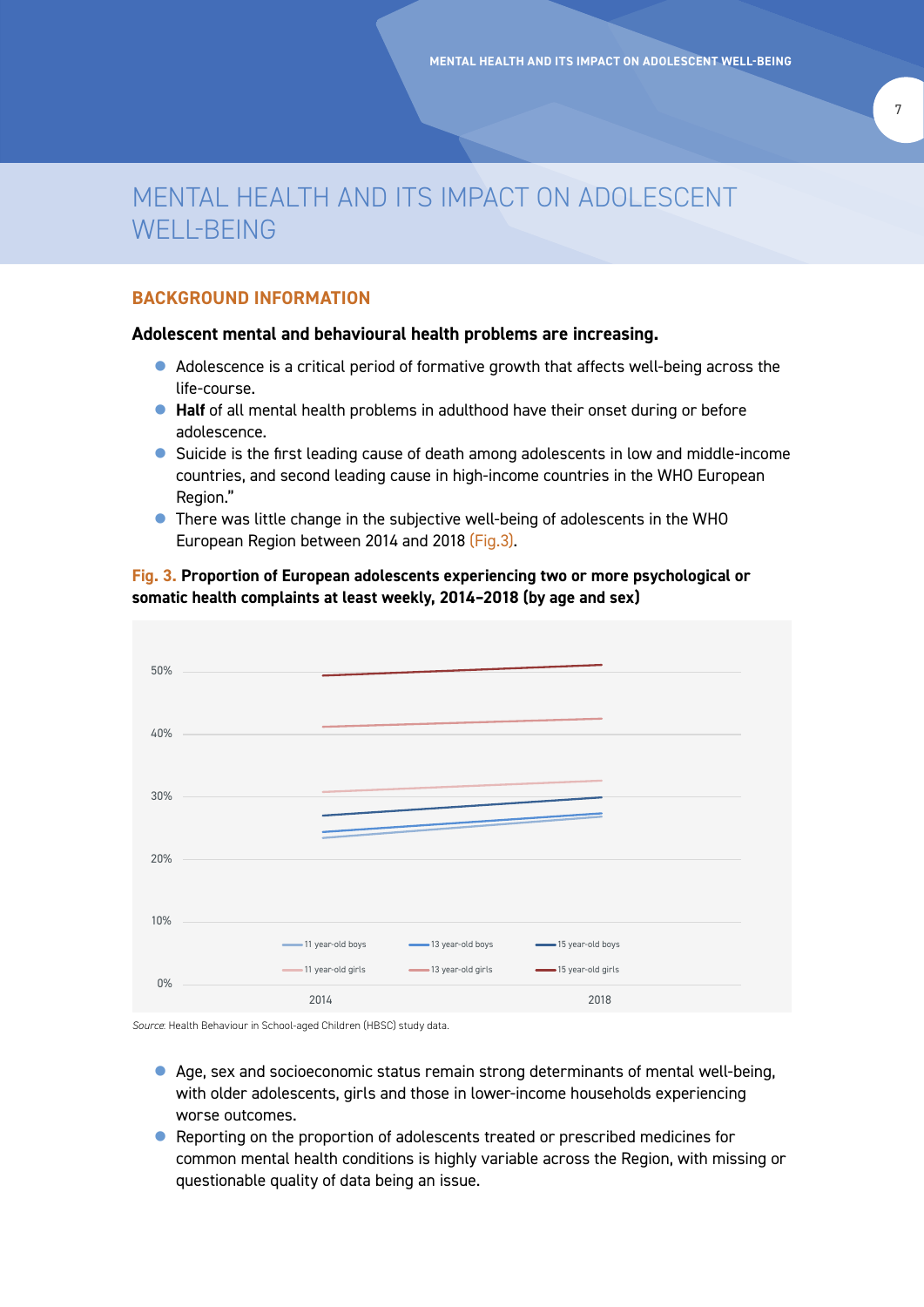- More than 4300 deaths per year (15% of all deaths of young people aged10-19 years) in the WHO European Region are due to self-harm.
- The burden of self-harm-related deaths differs across the Region: countries of the Commonwealth of Independent States show 5.91 deaths per 100 000, while those of the EU145 show 2.30 deaths per 100 000.
- **Anxiety and depression are among the top-five causes of overall disease burden.**
- **•** Youth mental health policies and services are **often non-existent** or **underdeveloped**. When adolescents are not guaranteed confidential, independent access to adolescentfriendly health-care services, they may delay or forgo seeking necessary services. This can lead to higher rates of unprotected sex, unintended pregnancy, untreated sexually transmitted infections and mental health issues.
- Mental illness can lead to worse educational outcomes, increased substance use and higher rates of unemployment, debt and social exclusion in adulthood.
- $\bullet$  The burden of disease attributable to mental health is not equal between males and females. The proportion of the disability-adjusted life-years (DALY) burden due to self-harm is greater among 15–19-year-old males than females (6.8% versus 2.9%). Females' DALY burden tends to be greater for causes relating to mental health and somatic complaints (particularly headache, and anxiety and depressive disorders). Collectively, these are responsible for 24% of the DALY burden for 15–19-year-old females, compared to 13% among their male peers (Fig. 4).



#### **Fig. 4. Sex differences in the distribution of morbidity burden among 15–19-year-olds**

*Source*: Global Health Data Exchange [online database] (21). Values reflect the proportion of total morbidity burden (DALYs) for cause groups with the largest sex differences among 15-9 year-olds in the WHO European region (2017).

Evidence is growing about the mental health impacts of the SARS-CoV-2 pandemic and the restrictions on adolescents resulting from measures taken to control the virus. As a result, primary prevention, early intervention and access to appropriate mental health care are even more urgent.

8

<sup>5</sup> Countries belonging to the European Union since before 2004.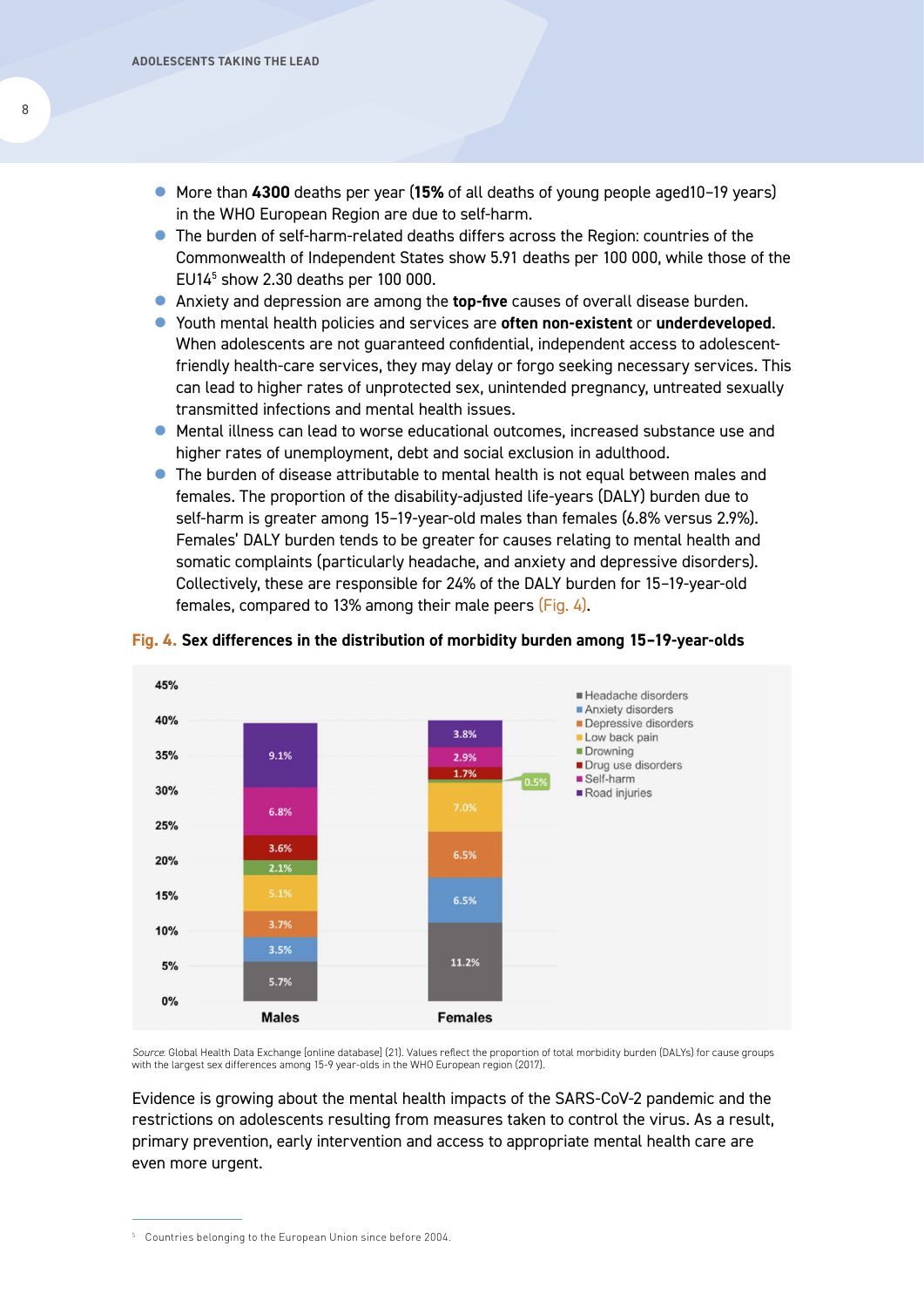# NUTRITION AND PHYSICAL ACTIVITY AND ITS IMPACT ON ADOLESCENT WELL-BEING

# **BACKGROUND INFORMATION**

### **Worrying numbers of adolescents are living with overweight and obesity.**

- Adolescent overweight and obesity are serious public health problems of the 21st century and are important risk factors for noncommunicable diseases.
- One in five (20%) adolescents aged 11-15 years in the WHO European Region is overweight or obese (Fig. 5).

# **Fig. 5. Prevalence (%) of overweight and obesity among adolescents aged 11–15 years in the WHO European Region**



*Source*: 2017/2018 Health behaviour in School-aged children (HBSC) survey.

- $\bullet$  Adolescents living with overweight and obesity experience stigma, which is associated with physiological and psychological consequences including increased depression, anxiety and decreased self-esteem.
- Physical inactivity is related to obesity: fewer than one in five adolescents aged 11-15 years achieve the recommended physical activity levels and participation among girls and older adolescents is particularly low.
- Social inequalities in adolescent obesity, overweight and in physical activity exist within and across countries, with adolescents from poorer families more likely to be overweight, obese and physically inactive.
- $\bullet$  Most adolescents do not meet current nutritional recommendations, consuming too few fruits and vegetables and having high intakes of sugar-sweetened beverages.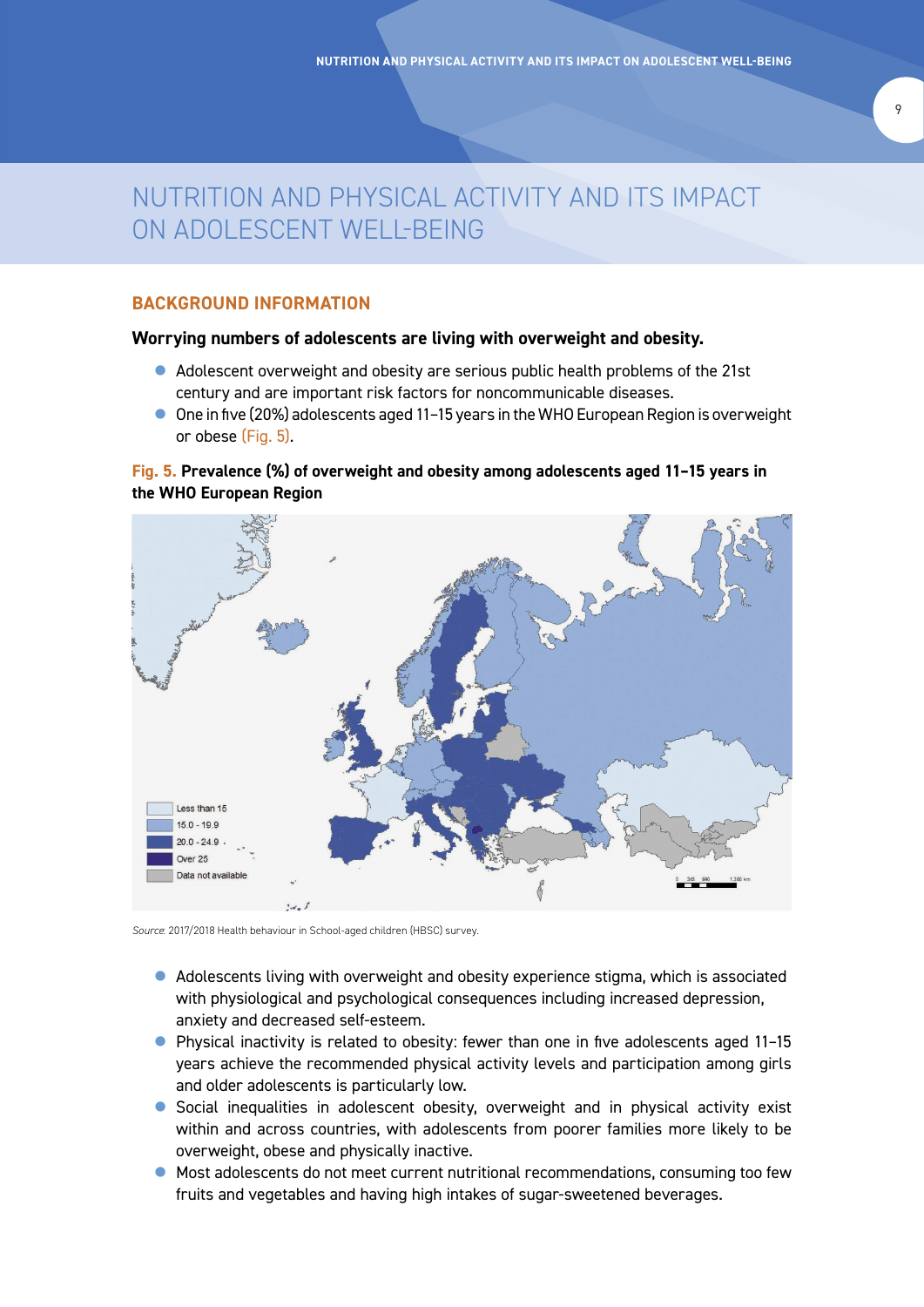- Both underweight (5% in the WHO European Region) and overweight undermine adolescents' capacity for healthy development and can lead to serious health, educational and economic consequences.
- Over- and undernutrition are caused by various factors, including genetic, environmental, metabolic, behavioural, mental, cultural and socioeconomic.
- Changing behaviour is difficult and is influenced by factors such as income, cost, time, individual preferences, beliefs, family and cultural traditions, and geographical and environmental factors.
- A triple burden of malnutrition in adolescence, in which countries experience simultaneous challenges of underweight, hidden hunger and overweight, exists.
- $\bullet$  The average prevalence of moderate or severe food insecurity<sup>6</sup> for 41 countries of the WHO European Region is 12%.
- Children and adolescents have access to digital devices early in life. Increased screen time is associated with increased risk of overweight and obesity.

### **Policies in relation to nutrition and physical activity**

- $\bullet$  Health should be considered in all policy-making, regardless of the sector (such as education, economic or travel), with a collaborative approach being integral to improving the health of all young people and communities.
- The marketing of unhealthy foods and sugar-sweetened beverages to children is linked to overweight and obesity. WHO-endorsed policy recommendations aim to reduce marketing of high-fat, high-sugar foods and beverages. Not all countries of the European Region restrict marking to children and very few restrict online marketing via mobile phones and gaming platforms.
- Thirty-one (out of 53) countries of the Region regulate the availability of unhealthy foods in schools.
- Overall, 57% of Member States have national physical activity guidelines in place for children and adolescents.
- Food insecurity is higher in countries without national nutrition policies and national public awareness campaigns concerning diets.

# **Existing approaches to promoting healthy diets and physical activity**

- $\bullet$  Programmes that target both the environment (through, for example, the provision of healthy, sustainable and nutritious food, safe neighborhoods, and opportunities for physical activity and sports participation) and critical periods during the life-course are required and could help reduce social inequalities.
- $\bullet$  Efforts are needed to promote habitual daily physical activity by, for example, increasing opportunities for school-based activity, active transportation and active leisure among adolescents.
- $\bullet$  The demand and supply sides can be influenced:
	- $\circ$  demand-side approaches would include educational policies, promoting awareness and cooking skills; and
	- $\circ$  supply-side approaches regulate the industry through policies, taxes, incentives for reformulation of products, development of standards and implementation of recommendations.

 $6$  Food security is when all people, at all times, have access to safe, sufficient and nutritious foods.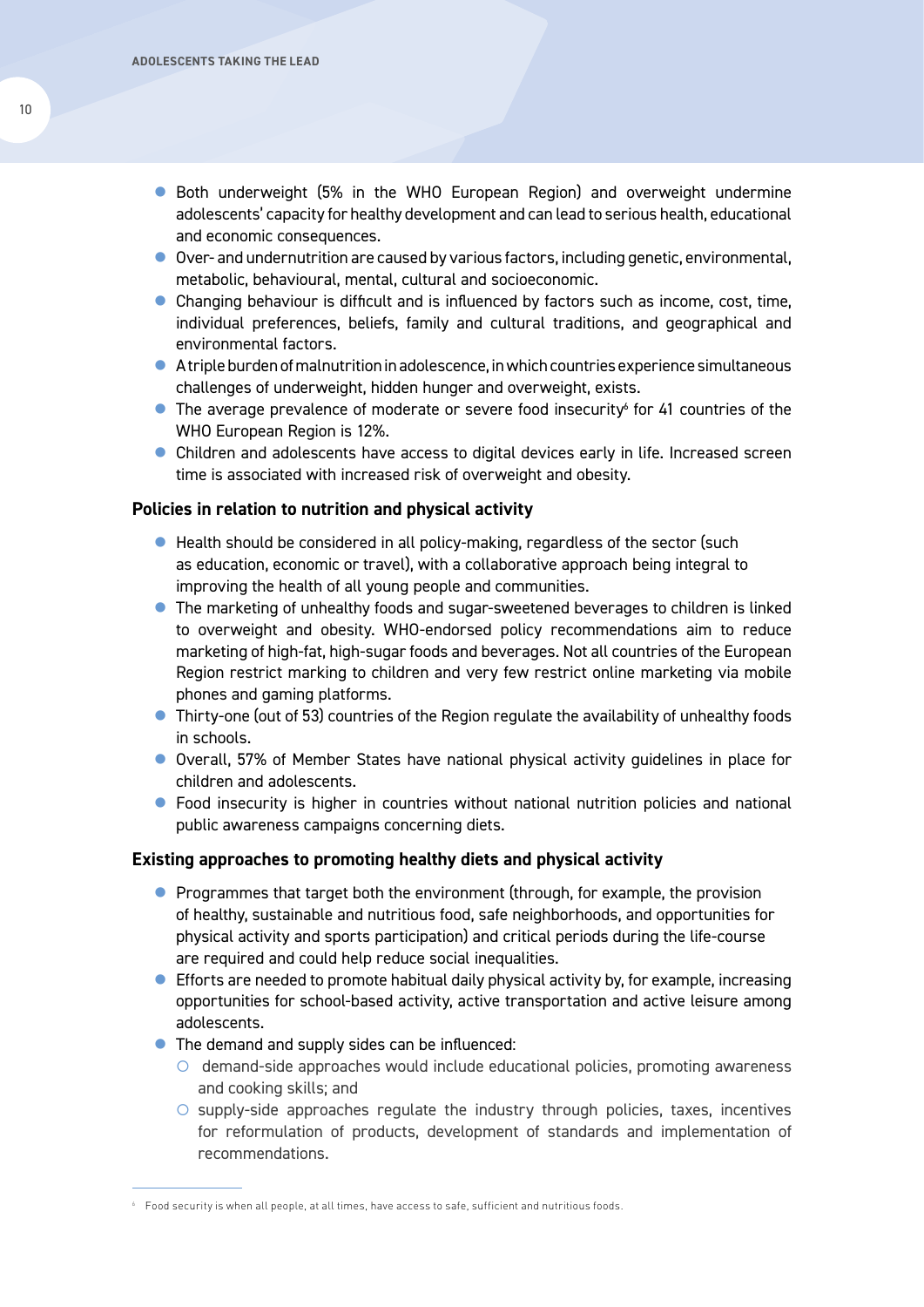- **•** The use of national guidelines is important for countries to guide policy-makers and inform the public about healthy behaviours.
- $\bullet$  Monitoring and surveillance systems are crucial to assess behaviours and outcomes and implementation of policies/programmes.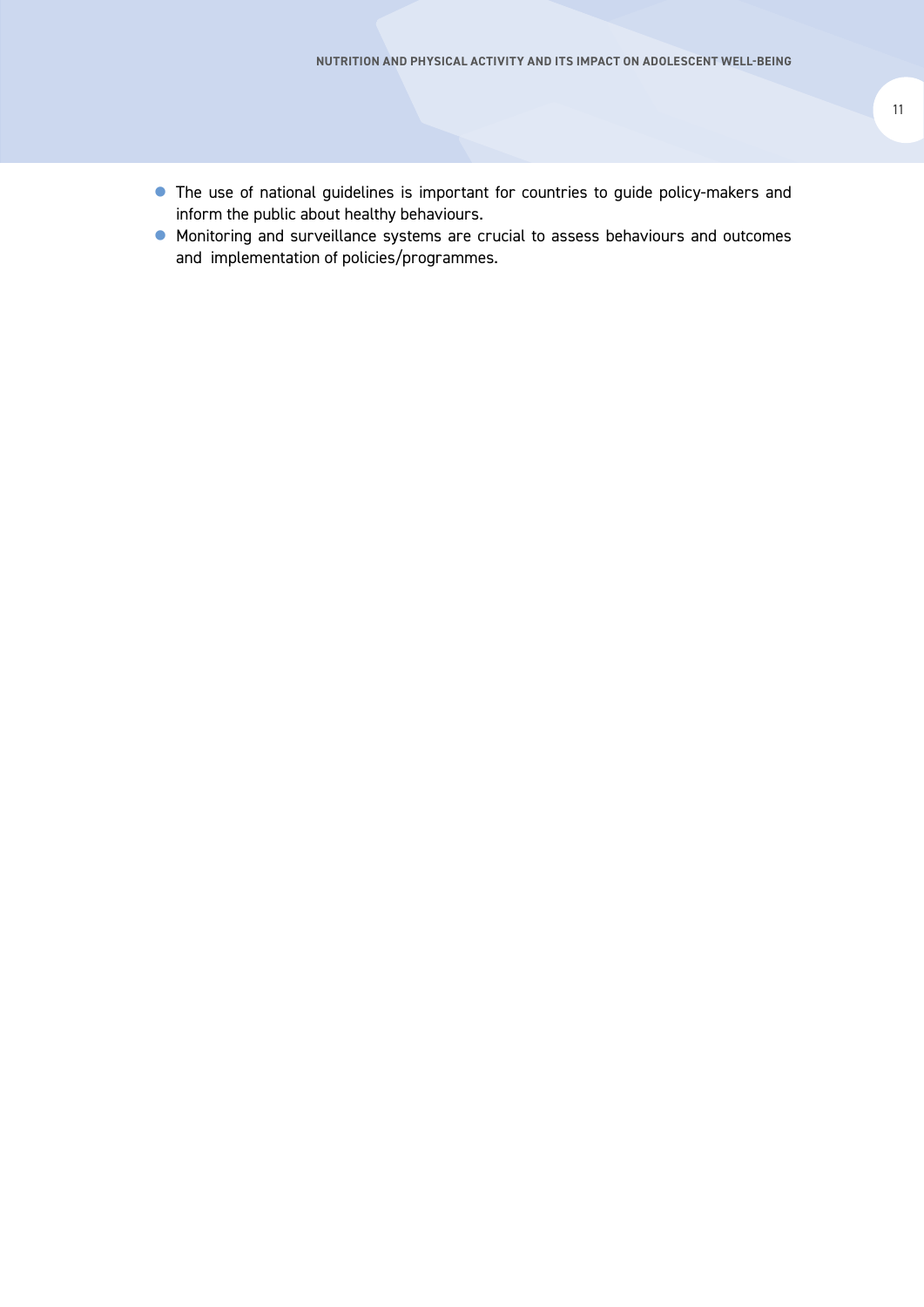# CONNECTEDNESS AND RELATIONSHIPS AND ITS IMPACT ON THE WELL-BEING OF ADOLESCENTS

# **BACKGROUND INFORMATION**

# **Connectedness, positive relationships and values and making a contribution to society** are among the key factors that contribute to the **emotional and social well-being of adolescents**.

For adolescents to thrive and achieve their full potential across the life-course, it is important to:

- **feel connected and have positive, meaningful relationships** with others, including family, teachers, peers and employers;
- **•** have **interpersonal skills** such as empathy, sensitivity and friendship skills and have **positive social networks**;
- **•** be valued and respected by others (their voices are heard and opinions taken seriously) and be accepted (feel belonging to a group/community);
- **have positive values**, including respect for others, being responsible and caring, and having a sense of integrity, honesty, social justice and equality; and
- **•** have opportunities to **be socially, culturally and civically active**, engaged in school, youth and community activities, and make changes for themselves and their communities.

Where young people feel connected with parents, peers, schools and communities, feel safe, respected and accepted, and contribute to their families and communities, they are more likely to acquire the social capital needed to achieve life goals and better health and wellbeing.

Among the building blocks for **connectedness, positive relationships and values and making a contribution to society** are:

- $\bullet$  positive parenting and supervision;
- **•** non-parental mentors and role-models;
- a safe and enabling learning environment free from bullying and discrimination;
- social and emotional learning curricula and extracurricular opportunities that develop agency, self-esteem and self-confidence, and empower and build resilience;
- **•** positive values and norms being cherished and practised in family, school and community; and
- $\bullet$  opportunities for volunteering, which are associated with better academic performance, high school completion, fewer problem behaviours and greater life satisfaction.

According to the latest *Health Behaviour in School-aged Children* survey,7 most adolescents in the WHO European Region experience positive social relationships and overall good health and well-being. Adolescents from poorer backgrounds, however, experience less social support from family, friends and classmates. Social and emotional well-being decreases as adolescents get older, especially among girls.

 $^7$  The survey was conducted in 2017/2018 in 45 countries and regions of Europe and Canada among adolescents aged 11, 13 and 15.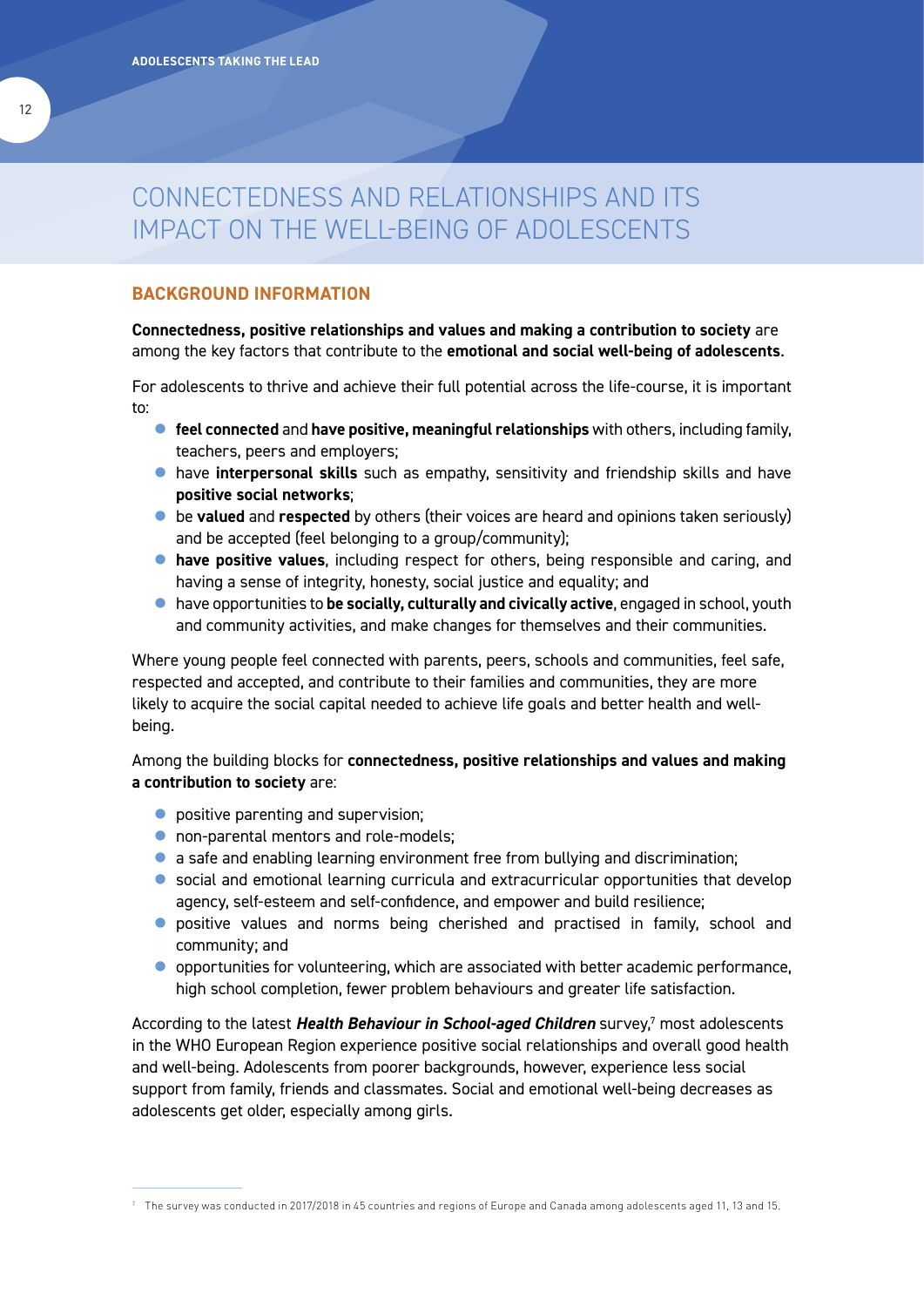# **Family context**

- Parental unemployment and immigrant status each affect one in 20 adolescents (5%). Both are risk factors for poorer adolescent health and well-being outcomes. Adolescents from less well-off families experience poorer health and well-being.
- Parental unemployment, poverty, domestic violence and substance misuse undermine parent–adolescent connectedness.

# **Family and peer communication and support**

- Adolescents from more affluent families have higher levels of family support, better communication with their parents and higher levels of peer support (64% versus 56%).
- Over two in three adolescents perceive their parents as being highly supportive and easy to talk to, but these positive aspects of family life decline with increasing age, especially among girls.
- Most adolescents find it easier to communicate with their mothers (87% boys, 84% girls) than with their fathers (79% boys, 65% girls). Only 57% of 15-year-old girls find it easy to talk to their father about things that bother them.

### **School experience**

- More than half of adolescents report high levels of support from their fellow students (59%) and their teachers (56%).
- $\bullet$  Levels of peer support have declined slightly since 2014, especially for girls.
- Only around a quarter (27%) of adolescent boys and girls like school a lot.
- School experience worsens with age in most countries/regions.
- School satisfaction and support from teachers and classmates decline (more steeply among girls) and schoolwork pressure increases with age.
- Young people from poorer families are less likely to feel supported by their classmates.
- More than one in 10 students are being bullied in school; girls are more likely to be cyberbullied. Younger adolescents are particularly at risk of being bullied.

# **Life satisfaction**

- $\bullet$  Most adolescents feel satisfied with their lives.
- Adolescents from high-affluence families report higher levels of life satisfaction and excellent health, and lower levels of multiple health complaints.
- $\bullet$  Boys report higher life satisfaction than girls.
- $\bullet$  Life satisfaction decreases with age, more in girls than in boys.

### **Policies and practices that can facilitate improvements**

These include:

- $\bullet$  supporting families and teaching positive parenting skills;
- increasing opportunities for social interactions in schools and local communities, including youth and volunteer programmes;
- $\bullet$  targeting older adolescents, girls and those from lower social strata;
- $\bullet$  engaging students and families in school life;
- **•** fostering a safe, positive and inclusive learning environment, with trusting and caring relationships;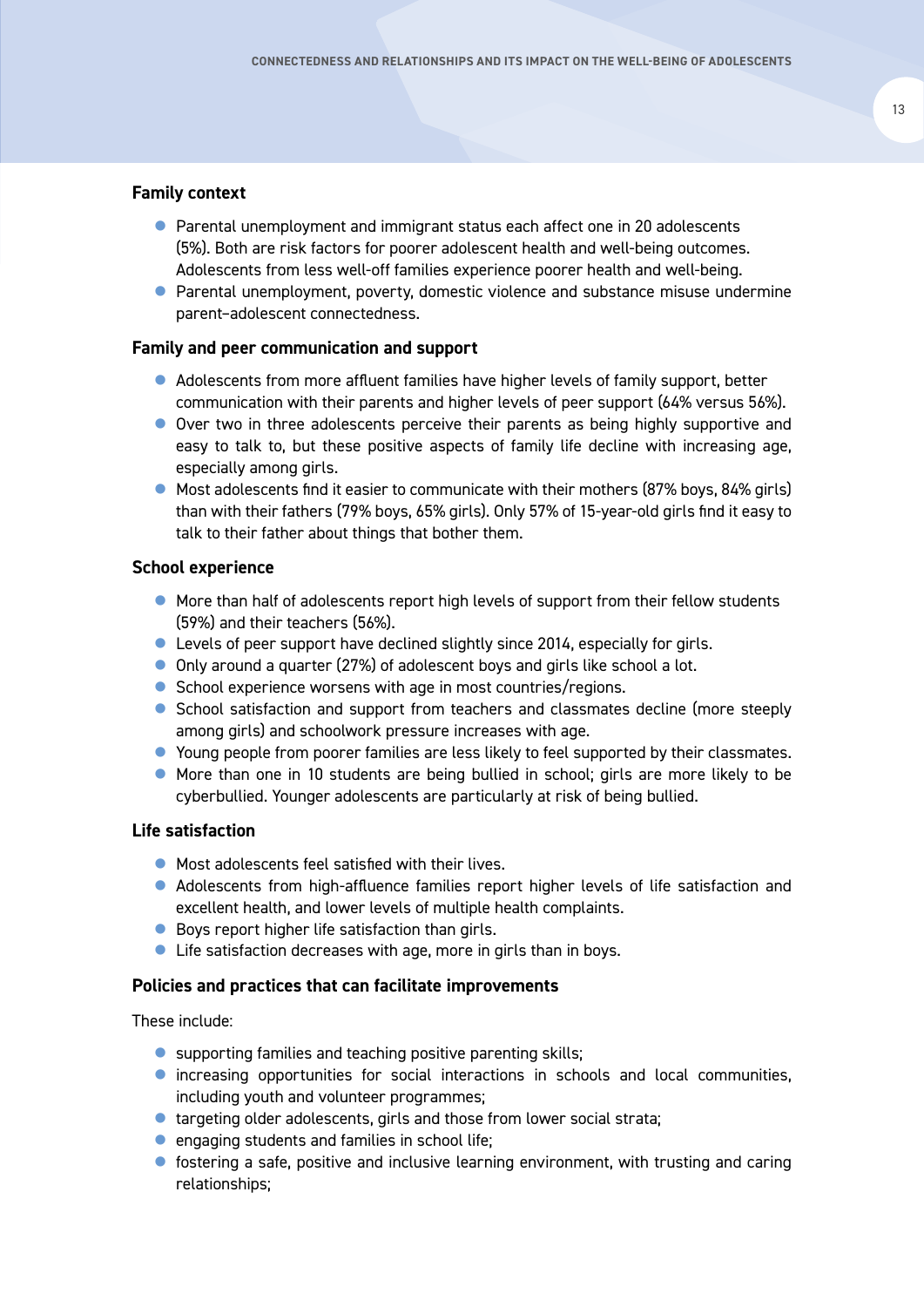- $\bullet$  developing social and emotional (relationship) skills;
- **•** guiding students towards values of tolerance and respect;
- $\bullet$  providing comprehensive sexuality education; and
- $\bullet$  making good-quality, accessible, equitable, acceptable and appropriate psychosocial support and mental health services (including school-based) available to adolescents.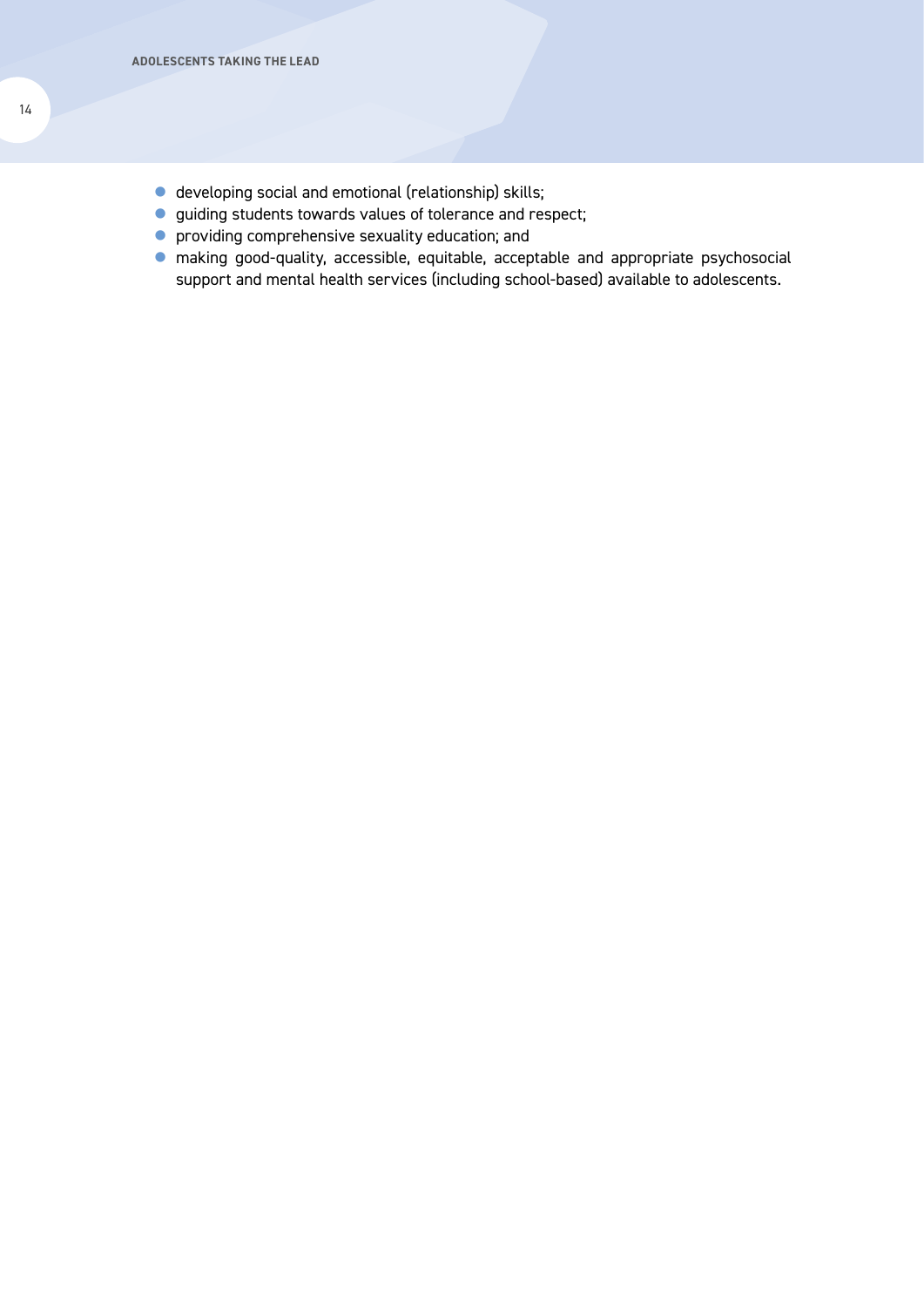# SEXUAL AND REPRODUCTIVE HEALTH AND ITS IMPACT ON ADOLESCENT WELL-BEING

# **INTRODUCTION**

Sexual and reproductive health is fundamental to overall health and well-being. Adolescence is an opportune time to build healthy habits and lifestyles relating to sexual and reproductive health, as it is a period of ongoing physical, emotional and social change, and also the time when many individuals will start exploring their sexuality and developing relationships with others.

### **KEY FINDINGS**

- **Knowledge and education:** most countries in the WHO European Region (37) have a policy on sexuality education in schools, but only 26 collect information on adolescents' knowledge of sexuality. Fewer than half of countries provide education on lesbian, gay, bisexual, transgender, queer or intersex (LGBTQI+) issues. Most (31) include sexual-/ intimate-partner violence, but the depth and quality varies between countries.
- **Violence:** intimate-partner violence (IPV) is the most common form of violence faced by adolescent girls. Nearly one in three adolescent girls aged 15–19 globally reports having ever experienced emotional, physical or sexual IPV. Full, free and informed consent to sexual behaviour is a key issue for education.
- **Sexual behaviour:** there are big differences in the rates of sexual intercourse across countries. Overall, at age 15, 24% of boys and 14% of girls have had sex, but 25% of those did not use either a condom or contraceptive pill the last time they had sex. On average, 26% reported using the pill and 61% a condom at last intercourse.
- **Contraception:** access to contraception without parental consent is possible in most countries (33), with the lower age limit generally between 14 and 16 years. Access to emergency contraception without parental consent is possible in most countries (32), but age limits vary widely. Emergency contraception is free for adolescents in 16 countries. School nurses are not allowed to give out contraceptives without a doctor's prescription in most countries (34). Only five countries allow school nurses to provide emergency contraception without a prescription.
- **Pregnancy:** adolescent pregnancy rates vary hugely between countries, with some being above the global average. In countries where boys use contraceptives less frequently, adolescent pregnancy rates are higher. In general, the further east, the higher the rate of adolescent pregnancy. Most countries show a plateauing or slight declining trend.
- **Abortion:** abortion rates have declined and currently are three times lower than in 1994. Abortion nevertheless is still overutilized as a birth-control method, particularly in the east. In some countries, abortion is not legally permitted for girls, or is restricted. The barriers to safe abortion increase the risk of illegal abortion-related complications and early parenthood.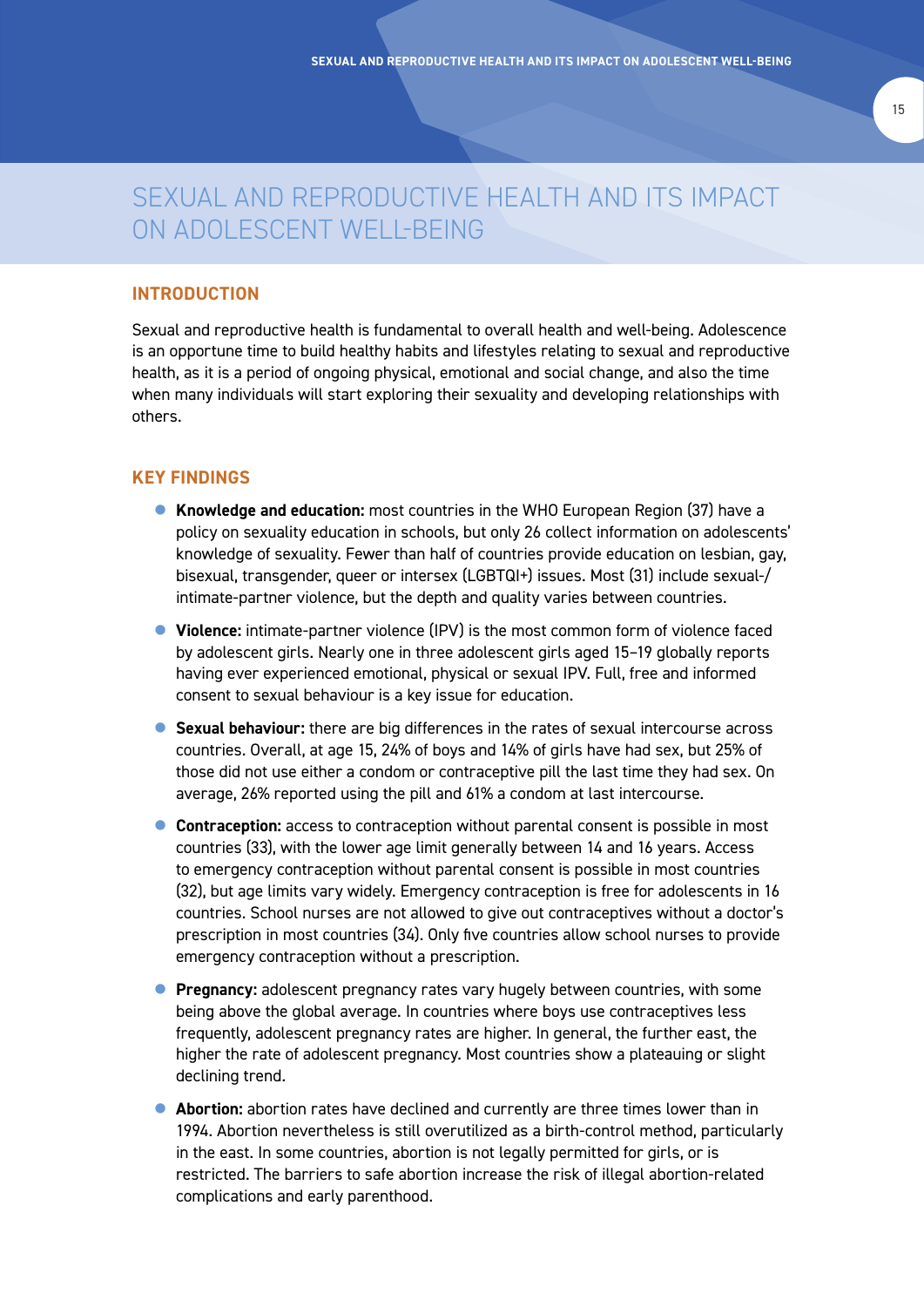- **Early parenthood:** despite decreases since 1990, the adolescent fertility rate (15-19) in the eastern Europe and central Asia (ECCA) region remains high. A loss of early education, together with early marriage and pregnancy, perpetuates a cycle of poverty and gender inequality for many generations. This vicious circle can be broken only by promoting sexuality education in schools, offering easy access to counselling, reliable contraception and promoting women's empowerment.
- **HIV:** countries in the ECCA region have one of the world's fastest-growing HIV epidemics. Young people are particularly vulnerable to HIV, driven by poor sexuality education and lack of access to condoms.
- **Sexual and reproductive health services:** free services are provided to adolescents in most countries (34), and 32 countries provide testing for sexually transmitted infections (STIs) free to adolescents. Laws and regulations on the confidentiality of access to STI treatment vary widely; only 14 countries legally ensure confidentiality while accessing treatment for STIs. Parental consent rules deter adolescents from seeking health care and advice.
- Minorities at increased risk: adolescents who are part of the LGBTQI+, Roma or migrant communities, young people living with disabilities or illness and those not in school can be disproportionately vulnerable because of discrimination and lack of education and access to services. Girls are particularly vulnerable to violence.

# **KEY ISSUES**

- Adolescent sexuality is considered a sensitive issue in some countries of the WHO European Region.
- **•** Inequities in provision of, and access to, sexual and reproductive health services and information still exist in the European Region. Countries of the ECCA region are behind European Union countries in most areas of adolescent and youth sexual and reproductive health and rights. Accordingly, the gaps and needs in EECA countries are more significant.
- There is no information on the quality of sexuality education provided, though standards for sexuality education in Europe, including guidelines for the introduction of comprehensive sexuality education in countries, have been developed.
- All adolescents should have comprehensive education on contraceptive methods, consent and violence, have the freedom to make informed decisions and have access to the most suitable form of contraception for them.
- All adolescents need full access to appropriate and confidential sexual and reproductive health-care services.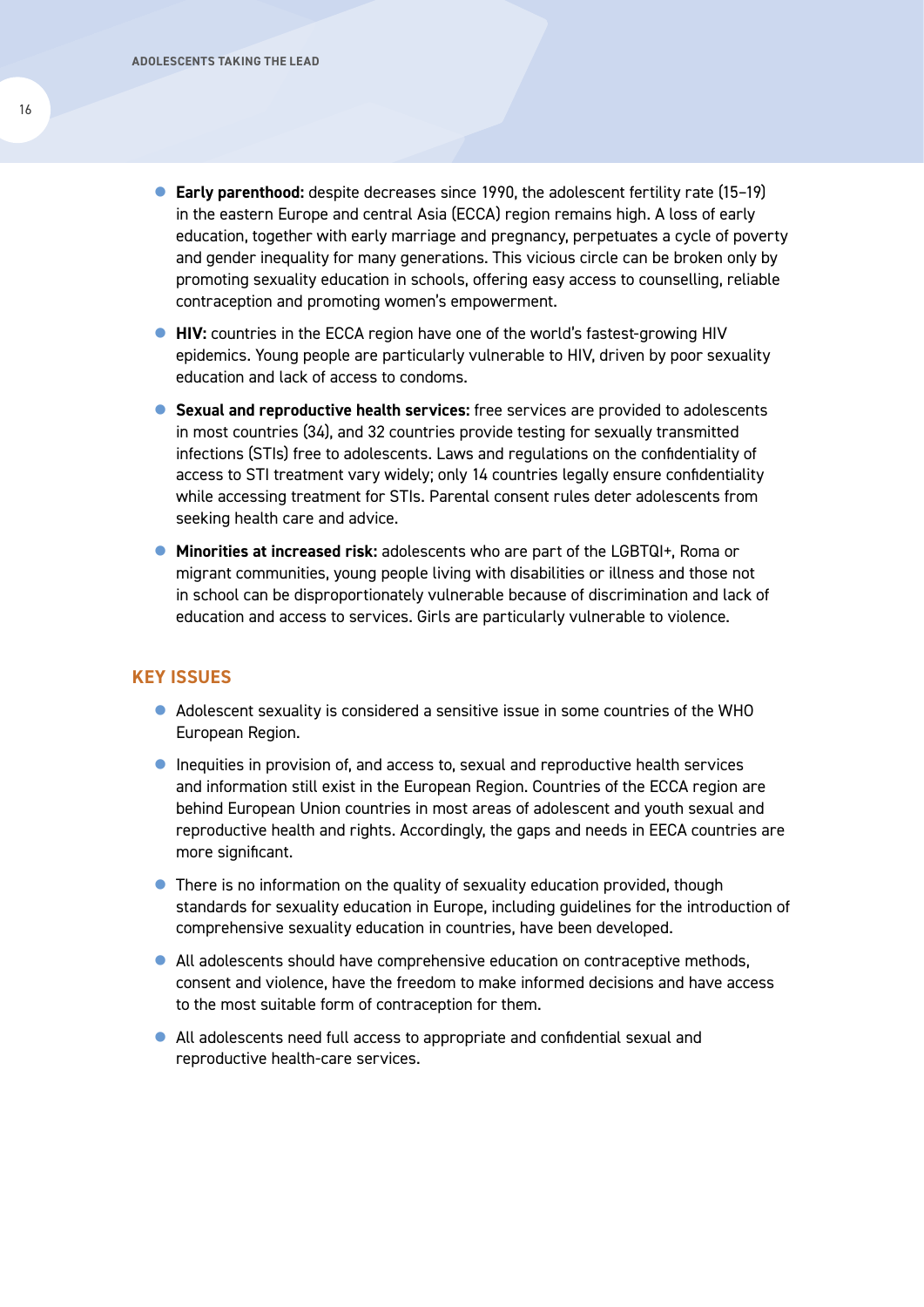### **CONCLUSION**

To implement the targets that all countries have already signed up to, improve access to sexual and reproductive health services and the use of contraceptives, and reduce adolescent pregnancy rates and transmission of STIs, adolescents should be able to access information and care without the need for parental consent. Gender- and age-appropriate sexuality education, which includes sexual and gender diversity, consent and IPV, is required to enable adolescents to make informed decisions regarding their sexual and reproductive health. Confidentiality and accessibility must be ensured for adolescents who seek sexual health services.